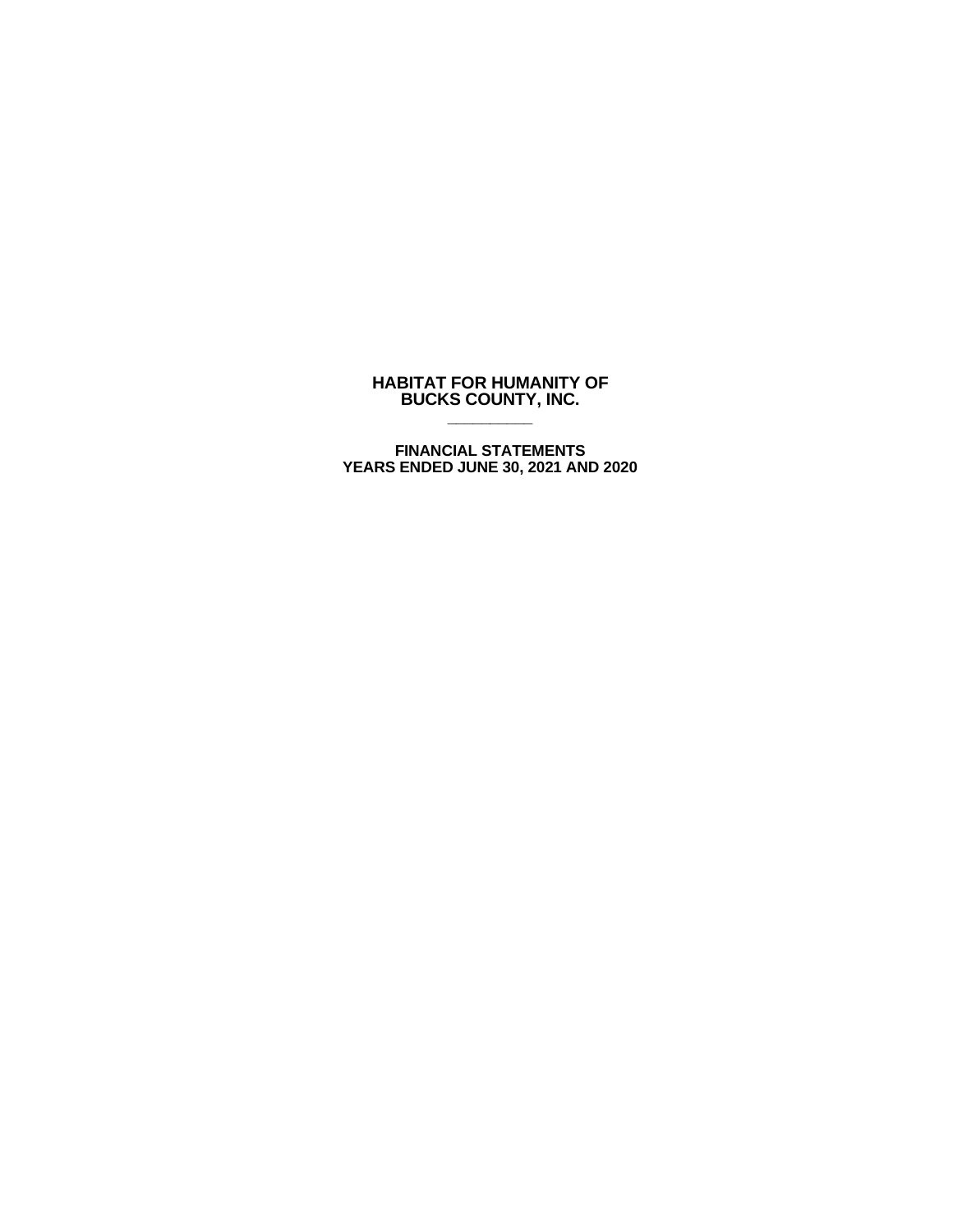## **HABITAT FOR HUMANITY OF BUCKS COUNTY, INC.**  $\frac{1}{2}$

TABLE OF CONTENTS  $\frac{1}{2}$  ,  $\frac{1}{2}$  ,  $\frac{1}{2}$  ,  $\frac{1}{2}$  ,  $\frac{1}{2}$  ,  $\frac{1}{2}$  ,  $\frac{1}{2}$  ,  $\frac{1}{2}$  ,  $\frac{1}{2}$  ,  $\frac{1}{2}$ 

|                                          | Page Number |
|------------------------------------------|-------------|
| Independent Auditors' Report             | 1           |
| <b>Statements of Financial Position</b>  | 2           |
| <b>Statements of Activities</b>          | 3           |
| <b>Statements of Functional Expenses</b> | $4 - 5$     |
| <b>Statements of Cash Flows</b>          | 6           |
| <b>Notes to Financial Statements</b>     | $7 - 18$    |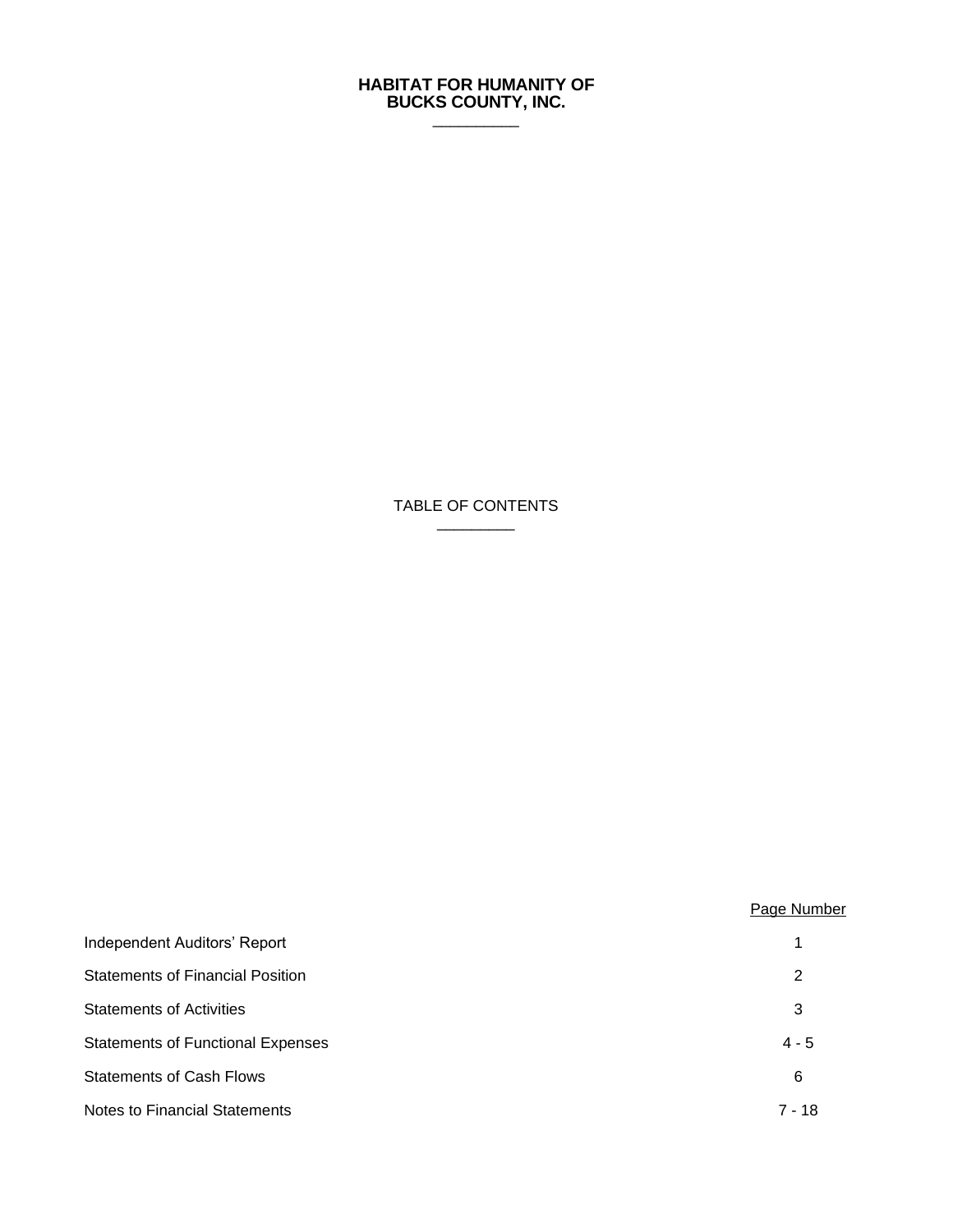

# **BAUM, SMITH & CLEMENS, LLP**

**CERTIFIED PUBLIC ACCOUNTANTS and BUSINESS ADVISORS** 

# **INDEPENDENT AUDITORS' REPORT**

Board of Directors Habitat for Humanity of Bucks County, Inc.

We have audited the accompanying financial statements of Habitat for Humanity of Bucks County, Inc. (a not-forprofit organization), which are comprised of the statements of financial position as of June 30, 2021 and 2020, and the related statements of activities, functional expenses and cash flows for the years then ended, and the related notes to the financial statements.

# **Management's Responsibility for the Financial Statements**

Management is responsible for the preparation and fair presentation of these financial statements in accordance with U.S. generally accepted accounting principles; this includes the design, implementation, and maintenance of internal control relevant to the preparation and fair presentation of financial statements that are free from material misstatement, whether due to fraud or error.

# **Auditors' Responsibility**

Our responsibility is to express an opinion on these financial statements based on our audits. We conducted our audits in accordance with U.S. generally accepted auditing standards. Those standards require that we plan and perform the audits to obtain reasonable assurance about whether the financial statements are free from material misstatement.

An audit involves performing procedures to obtain audit evidence about the amounts and disclosures in the financial statements. The procedures selected depend on the auditor's judgment, including the assessment of the risks of material misstatement of the financial statements, whether due to fraud or error. In making those risk assessments, the auditor considers internal control relevant to the entity's preparation and fair presentation of the financial statements in order to design audit procedures that are appropriate in the circumstances, but not for the purpose of expressing an opinion on the effectiveness of the entity's internal control. Accordingly, we express no such opinion. An audit also includes evaluating the appropriateness of accounting policies used and the reasonableness of significant accounting estimates made by management, as well as evaluating the overall presentation of the financial statements.

We believe that the audit evidence we have obtained is sufficient and appropriate to provide a basis for our audit opinion.

# **Opinion**

In our opinion, the financial statements referred to above present fairly, in all material respects, the financial position of Habitat for Humanity of Bucks County, Inc. as of June 30, 2021 and 2020 and the changes in its net assets and its cash flows for the years then ended in accordance with U.S. generally accepted accounting principles.

# *Baum, Smith & Clemens, LLP*

Harleysville, PA October 21, 2021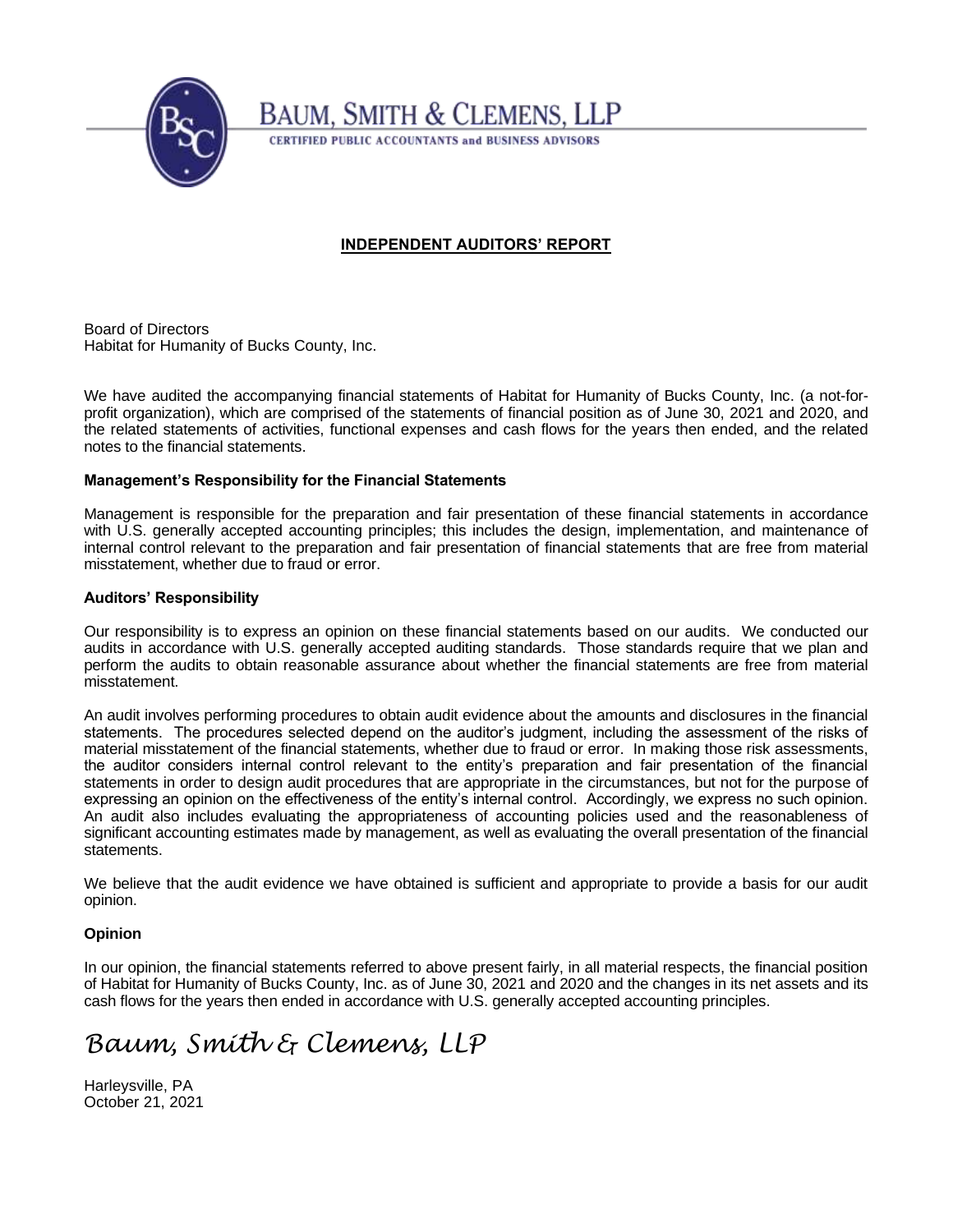# **HABITAT FOR HUMANITY OF BUCKS COUNTY, INC. STATEMENTS OF FINANCIAL POSITION JUNE 30, 2021 AND 2020**

|                                                                                                                                                                                                                                                   | 2021                                                                                | 2020                                                                               |  |  |  |  |
|---------------------------------------------------------------------------------------------------------------------------------------------------------------------------------------------------------------------------------------------------|-------------------------------------------------------------------------------------|------------------------------------------------------------------------------------|--|--|--|--|
| <b>ASSETS</b>                                                                                                                                                                                                                                     |                                                                                     |                                                                                    |  |  |  |  |
| Current<br>Cash - operating<br>Mortgages receivable, current<br>Notes and loans receivable, current<br>Other receivables and pledges<br>Construction in progress - homes                                                                          | \$<br>432,151<br>101,565<br>9,323<br>107,847<br>161,616                             | \$<br>637,835<br>102,553<br>17,827<br>151,332<br>278,117                           |  |  |  |  |
| Inventory<br>Prepaid expenses<br><b>Total current assets</b>                                                                                                                                                                                      | 254,409<br>69,467<br>1,136,378                                                      | 174,357<br>45,837<br>1,407,858                                                     |  |  |  |  |
| Property and equipment, net                                                                                                                                                                                                                       | 637,291                                                                             | 322,772                                                                            |  |  |  |  |
| Other<br>Mortgages receivable, net of current portion and discount<br>Notes and loans receivable, net of current portion<br>Cash - money market<br>Marketable securities<br>Miscellaneous - deposits<br>Total other assets<br><b>Total assets</b> | 748,734<br>87,497<br>120,305<br>6,666,007<br>70,556<br>7,693,099<br>\$<br>9,466,768 | 835,175<br>98,096<br>97,792<br>5,201,910<br>32,106<br>6,265,079<br>\$<br>7,995,709 |  |  |  |  |
| <b>LIABILITIES</b>                                                                                                                                                                                                                                |                                                                                     |                                                                                    |  |  |  |  |
| Current<br>Current portion of long-term debt<br>Line of credit<br>Accounts payable and accrued expenses<br>Deferred rent                                                                                                                          | \$<br>48,000<br>162,332<br>36,005                                                   | \$<br>389,863<br>277,567<br>307,946<br>7,388                                       |  |  |  |  |
| <b>Total current liabilities</b>                                                                                                                                                                                                                  | 246,337                                                                             | 982,764                                                                            |  |  |  |  |
| Long term liability                                                                                                                                                                                                                               |                                                                                     | 9,574                                                                              |  |  |  |  |
| <b>Total liabilities</b>                                                                                                                                                                                                                          | 246,337                                                                             | 992,338                                                                            |  |  |  |  |
| <b>NET ASSETS</b>                                                                                                                                                                                                                                 |                                                                                     |                                                                                    |  |  |  |  |
| Without donor restrictions<br>With donor restrictions                                                                                                                                                                                             | 9,039,802<br>180,629                                                                | 6,988,371<br>15,000                                                                |  |  |  |  |
| Total net assets                                                                                                                                                                                                                                  | 9,220,431                                                                           | 7,003,371                                                                          |  |  |  |  |
| <b>Total liabilities and net assets</b>                                                                                                                                                                                                           | 9,466,768<br>S                                                                      | \$<br>7,995,709                                                                    |  |  |  |  |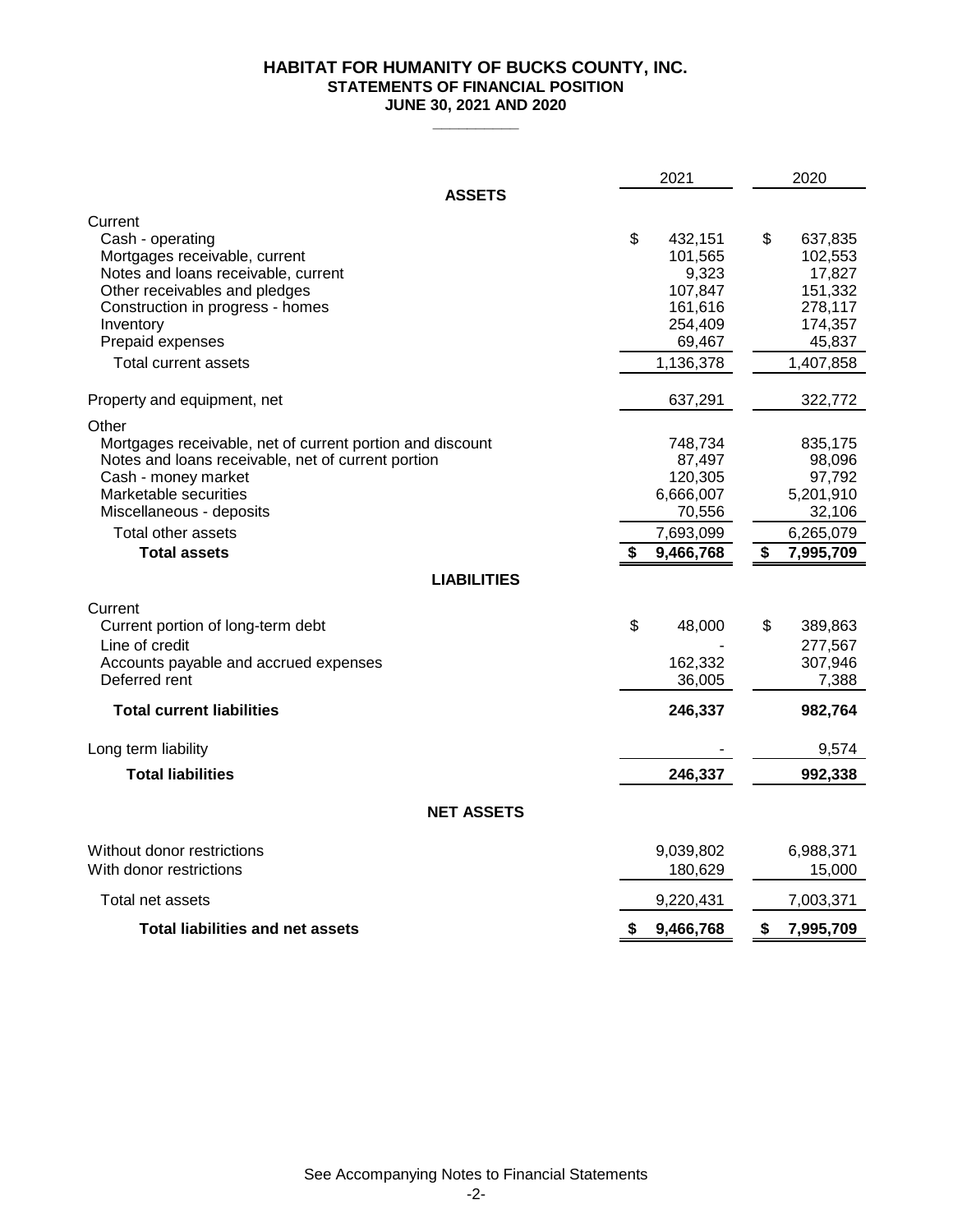## **FOR THE YEARS ENDED JUNE 30, 2021 AND 2020 HABITAT FOR HUMANITY OF BUCKS COUNTY, INC. STATEMENTS OF ACTIVITIES**

|                                       |                     | 2021                |                           |                        | 2020                     |                           |  |  |
|---------------------------------------|---------------------|---------------------|---------------------------|------------------------|--------------------------|---------------------------|--|--|
|                                       | <b>Without</b>      |                     |                           | <b>Without</b>         |                          |                           |  |  |
|                                       | <b>Donor</b>        | <b>With Donor</b>   |                           | <b>Donor</b>           | <b>With Donor</b>        |                           |  |  |
|                                       | <b>Restrictions</b> | <b>Restrictions</b> | <b>Total</b>              | <b>Restrictions</b>    | <b>Restrictions</b>      | <b>Total</b>              |  |  |
| <b>SUPPORT AND REVENUE</b>            |                     |                     |                           |                        |                          |                           |  |  |
| ReStore activity                      |                     |                     |                           |                        |                          |                           |  |  |
| ReStore revenue                       | \$2,879,987         | \$                  | \$2,879,987               | \$2,166,822            | \$                       | \$2,166,822               |  |  |
| Purchased costs of goods sold         | (292, 752)          |                     | (292, 752)                | (168, 939)             |                          | (168, 939)                |  |  |
| Restore income                        | 2,587,235           |                     | 2,587,235                 | 1,997,883              |                          | 1,997,883                 |  |  |
| Contributions                         | 872,966             | 180,629             | 1,053,595                 | 677,825                | 15,000                   | 692,825                   |  |  |
| In-kind contributions                 | 14,077              |                     | 14,077                    | 37,378                 |                          | 37,378                    |  |  |
| Fundraising activities, net           | 48,942              |                     | 48,942                    | 99,186                 |                          | 99,186                    |  |  |
| Sale of homes to Habitat homeowners   | 477,000             |                     | 477,000                   | 1,241,971              |                          | 1,241,971                 |  |  |
| Amortization of mortgage discounts    | 131,150             |                     | 131,150                   | 75,598                 |                          | 75,598                    |  |  |
| Other income                          | 598,464             |                     | 598,464                   | 118,409                |                          | 118,409                   |  |  |
| Net assets, released from restriction | 15,000              | (15,000)            |                           | 161,674                | (161, 674)               |                           |  |  |
| <b>Total support and revenue</b>      | 4,744,834           | 165,629             | 4,910,463                 | 4,409,924              | (146, 674)               | 4,263,250                 |  |  |
| <b>EXPENSES</b>                       |                     |                     |                           |                        |                          |                           |  |  |
| Program services                      | 3,814,021           |                     | 3,814,021                 | 4,837,754              |                          | 4,837,754                 |  |  |
| Management and general                | 204,098             |                     | 204,098                   | 219,972                |                          | 219,972                   |  |  |
| Fundraising expenses                  | 220,793             |                     | 220,793                   | 236,321                |                          | 236,321                   |  |  |
| <b>Total expenses</b>                 | 4,238,912           | $\blacksquare$      | 4,238,912                 | 5,294,047              | $\blacksquare$           | 5,294,047                 |  |  |
| Change in net assets from operations  | 505,922             | 165,629             | 671,551                   | (884, 123)             | (146, 674)               | (1,030,797)               |  |  |
| Nonoperating activity                 |                     |                     |                           |                        |                          |                           |  |  |
| Investment income, net                | 1,545,509           |                     | 1,545,509                 | 149,449                |                          | 149,449                   |  |  |
| Change in net assets                  | 2,051,431           | 165,629             | 2,217,060                 | (734, 674)             | (146, 674)               | (881, 348)                |  |  |
| Net assets, beginning of year         | 6,988,371           | 15,000              | 7,003,371                 | 7,723,045              | 161,674                  | 7,884,719                 |  |  |
| Net assets, end of year               | \$9,039,802         | 180,629<br>\$       | $\overline{\$}$ 9,220,431 | $\overline{6,988,371}$ | $\mathfrak{S}$<br>15,000 | $\overline{\$}$ 7,003,371 |  |  |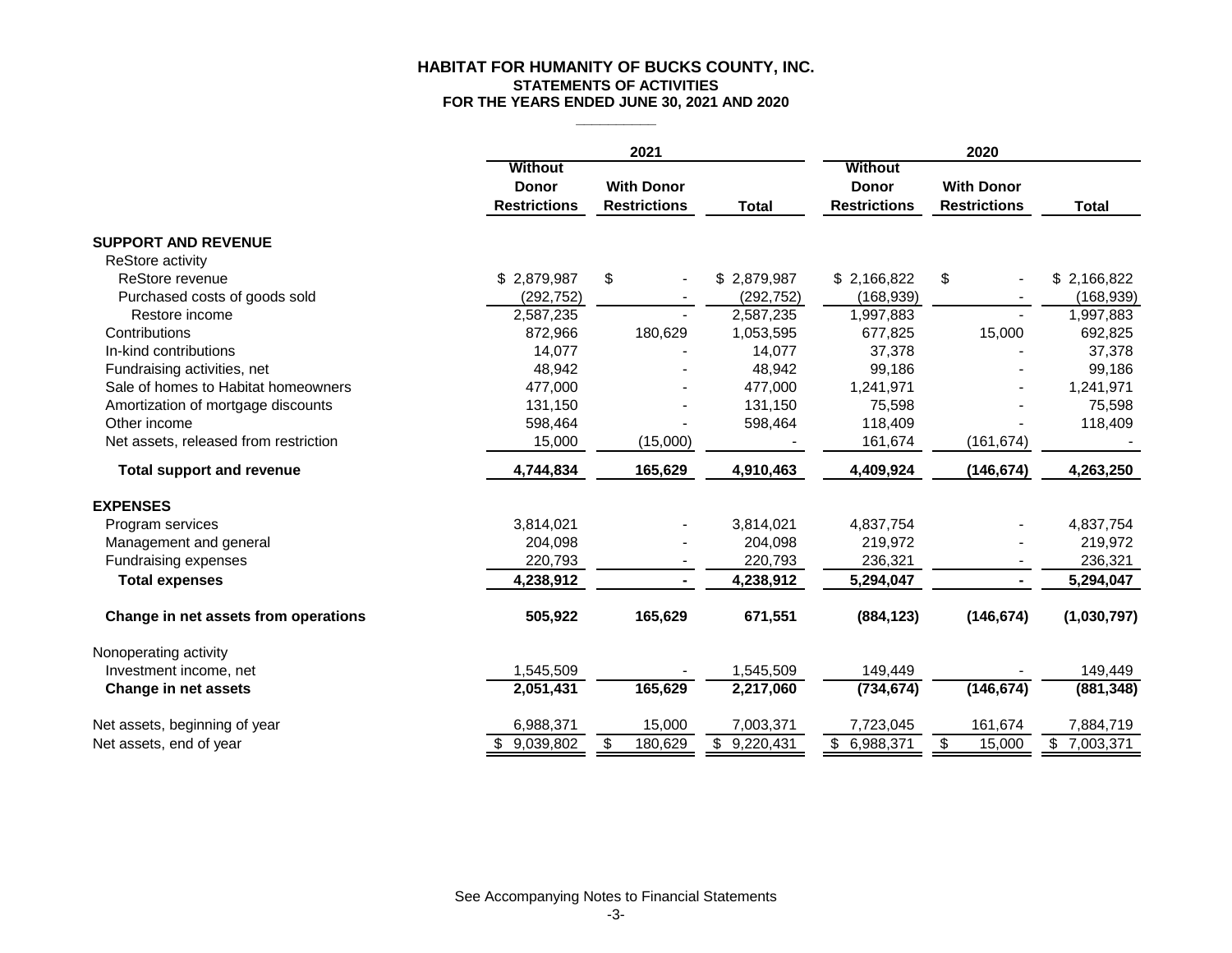## **HABITAT FOR HUMANITY OF BUCKS COUNTY, INC. STATEMENT OF FUNCTIONAL EXPENSES FOR THE YEAR ENDED JUNE 30, 2021**

|                                   | Homeownership | <b>ReStore</b> | Total<br>Program | <b>Management</b><br>& General |    | <b>Fundraising</b> | <b>Total</b>  |
|-----------------------------------|---------------|----------------|------------------|--------------------------------|----|--------------------|---------------|
| Costs of homes sold to homeowners | \$<br>597,142 | \$             | \$<br>597,142    | \$                             | \$ | $\blacksquare$     | \$<br>597,142 |
| Home repair                       | 157,259       |                | 157,259          |                                |    |                    | 157,259       |
| Gifts of equity to homeowners     | 110,857       |                | 110,857          |                                |    |                    | 110,857       |
| <b>Salaries</b>                   | 378,703       | 967,644        | 1,346,347        | 160,017                        |    | 141,052            | 1,647,416     |
| Payroll taxes                     | 26,006        | 86,729         | 112,735          | 12,425                         |    | 10,948             | 136,108       |
| Fringe benefits                   | 21,223        | 166,473        | 187,696          | 5,806                          |    | 21,282             | 214,784       |
| Interest                          | 1,351         | 232            | 1,583            | 373                            |    | 398                | 2,354         |
| Tithe                             | 27,155        | 15,000         | 42,155           |                                |    |                    | 42,155        |
| Newsletter and promotion          | 24,574        | 38,055         | 62,629           |                                |    | 8,006              | 70,635        |
| Office                            | 36,630        | 54,801         | 91,431           | 4,642                          |    | 14,162             | 110,235       |
| Other                             | 13,655        | 134,414        | 148,069          | 3,297                          |    | 5,656              | 157,022       |
| Professional fees                 | 39,028        | 8              | 39,036           |                                |    |                    | 39,036        |
| Travel and seminars               | 13,837        | 23,897         | 37,734           |                                |    | 581                | 38,315        |
| Rent                              | 42,495        | 533,079        | 575,574          | 11,731                         |    | 12,514             | 599,819       |
| Depreciation                      | 19,062        | 75,613         | 94,675           | 1,563                          |    | 1,667              | 97,905        |
| Insurance                         | 17,925        | 25,092         | 43,017           |                                |    |                    | 43,017        |
| Repairs and maintenance           | 6,785         | 44,638         | 51,423           | 1,873                          |    | 1,998              | 55,294        |
| Telephone and utilities           | 8,589         | 106,070        | 114,659          | 2,371                          |    | 2,529              | 119,559       |
|                                   | 1,542,276     | 2,271,745      | 3,814,021        | 204,098                        | S  | 220,793            | 4,238,912     |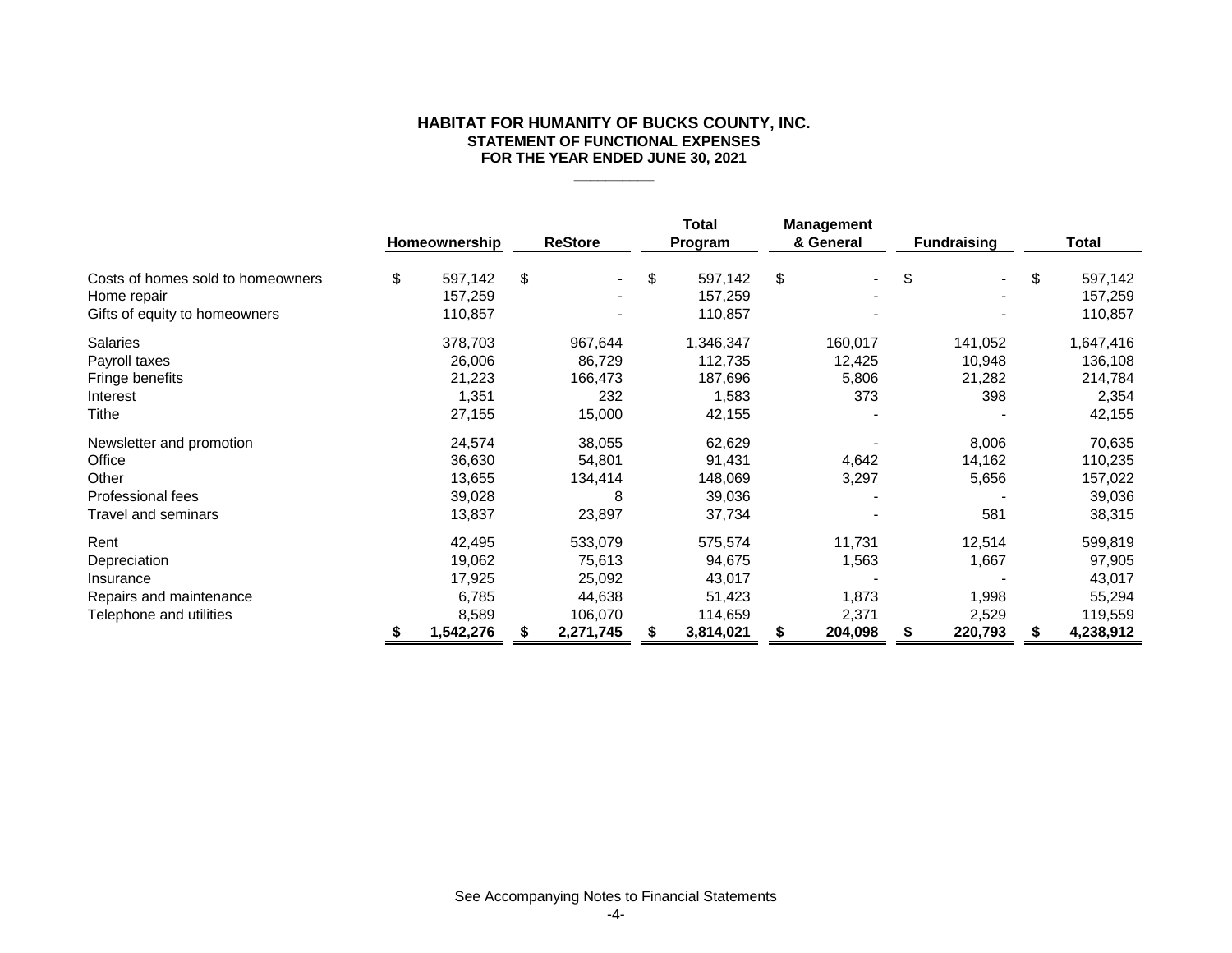## **HABITAT FOR HUMANITY OF BUCKS COUNTY, INC. STATEMENT OF FUNCTIONAL EXPENSES FOR THE YEAR ENDED JUNE 30, 2020**

|                                     | Homeownership   | <b>ReStore</b> | Total<br>Program | <b>Management</b><br>& General | <b>Fundraising</b>   | Total           |
|-------------------------------------|-----------------|----------------|------------------|--------------------------------|----------------------|-----------------|
| Costs of homes sold to homeowners   | \$<br>1,491,012 | \$             | \$<br>1,491,012  | \$                             | \$<br>$\blacksquare$ | \$<br>1,491,012 |
| Home repairs                        | 190,666         |                | 190,666          |                                |                      | 190,666         |
| Gifts of equity to homeowners       | 407,000         |                | 407,000          |                                |                      | 407,000         |
| Interest discounts, first mortgages | 80,977          |                | 80,977           |                                |                      | 80,977          |
| Salaries                            | 353,459         | 904,757        | 1,258,216        | 148,322                        | 133,735              | 1,540,273       |
| Payroll taxes                       | 30,869          | 83,222         | 114,091          | 12,327                         | 11,447               | 137,865         |
| Fringe benefits                     | 36,968          | 158,435        | 195,403          | 5,575                          | 11,352               | 212,330         |
| Interest expense                    |                 |                |                  | 1,308                          |                      | 1,308           |
| Tithe                               | 43,422          |                | 43,422           |                                |                      | 43,422          |
| Newsletter and promotion            | 9,025           | 43,546         | 52,571           |                                | 42,112               | 94,683          |
| Office                              | 27,412          | 53,492         | 80,904           | 4,338                          | 12,992               | 98,234          |
| Other                               | 4,225           | 97,184         | 101,409          | 15,751                         | 1,913                | 119,073         |
| Professional fees                   | 850             | 599            | 1,449            | 18,328                         | 4,950                | 24,727          |
| Travel and seminars                 | 17,986          | 30,399         | 48,385           |                                | 1,990                | 50,375          |
| Rent                                | 33,048          | 476,587        | 509,635          | 9,124                          | 9,732                | 528,491         |
| Depreciation                        | 27,115          | 72,491         | 99,606           |                                | 873                  | 100,479         |
| Insurance                           | 13,822          | 24,124         | 37,946           |                                |                      | 37,946          |
| Repairs and maintenance             | 8,004           | 13,417         | 21,421           | 2,210                          | 2,357                | 25,988          |
| Telephone and utilities             | 9,739           | 93,902         | 103,641          | 2,689                          | 2,868                | 109,198         |
|                                     | 2,785,599       | 2,052,155      | 4,837,754        | \$<br>219,972                  | \$<br>236,321        | 5,294,047       |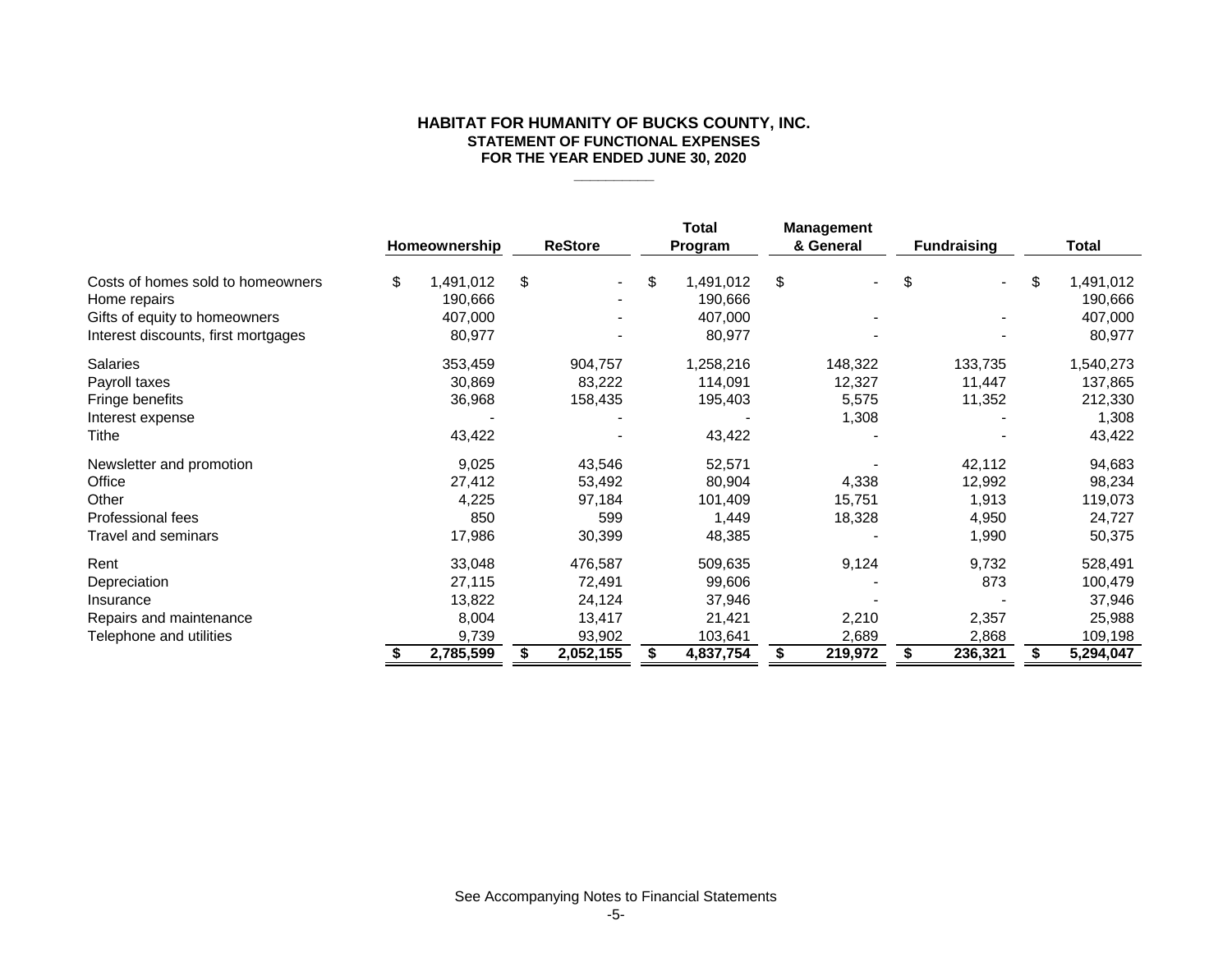# **FOR THE YEARS ENDED JUNE 30, 2021 AND 2020 STATEMENTS OF CASH FLOWS HABITAT FOR HUMANITY OF BUCKS COUNTY, INC.**

**\_\_\_\_\_\_\_\_\_\_\_\_\_\_**

|                                                                                 | 2021          | 2020                  |
|---------------------------------------------------------------------------------|---------------|-----------------------|
| Cash flows from operating activities                                            |               |                       |
| <b>Change in net assets</b><br>Adjustments to reconcile change in net assets to | \$2,217,060   | (881, 348)<br>\$      |
| net cash provided (used) by operating activities                                |               |                       |
| Inventory - donated                                                             | (853)         | (5,617)               |
| Loss on assets - leaseholds                                                     | 37,405        |                       |
| Forgiveness of Paycheck Protection Program Ioan                                 | (388, 890)    |                       |
| Interest expense                                                                | (973)         | 973                   |
| Bad debt                                                                        | 2,054         | 3,231                 |
| Depreciation                                                                    | 97,905        | 100,479               |
| Transfer of debt to homeowners                                                  | (105,000)     | (260,000)             |
| Mortgages issued                                                                |               | (125,000)             |
| Mortgage discounts                                                              |               | 80,977                |
| Donated assets<br>Unrealized/realized gain on investments                       | (1,464,050)   | (37, 378)<br>(53,052) |
| Amortization of mortgage discounts                                              | (131, 150)    | (75, 598)             |
| Changes in assets and liabilities                                               |               |                       |
| Other receivables                                                               | 43,485        | 16,089                |
| Collection of mortgages receivable, net                                         | 229,578       | 103,023               |
| Construction in progress - homes                                                | 116,501       | 783,185               |
| Inventory - purchased                                                           | (79, 199)     |                       |
| Prepaid expenses                                                                | (23, 630)     | (7, 945)              |
| Miscellaneous deposits                                                          | (38, 450)     |                       |
| Accounts payable and accrued expenses                                           | (155, 188)    | 145,056               |
| Deferred rent                                                                   | 28,617        | (7,202)               |
| Net cash provided (used) by operating activities                                | 385,222       | (220, 127)            |
| Cash flows from investing activities                                            |               |                       |
| Reinvestment of dividends and earnings                                          | (117, 442)    | (128, 033)            |
| Transfer to operating, net                                                      | 94,882        | 124,253               |
| Capital expenditures                                                            | (449, 829)    | (125, 790)            |
| Notes and loans issued                                                          |               | (13, 410)             |
| Collection of notes and loans receivable, net                                   | 6,050         | 39,255                |
| Net cash used by operating activities                                           | (466, 339)    | (103, 725)            |
| Cash flows from financing activities                                            |               |                       |
| Payments - line of credit, net                                                  | (277, 567)    | (335, 859)            |
| Proceeds from long-term debt                                                    | 153,000       | 170,000               |
| Proceeds from Paycheck Protection Program                                       |               | 388,890               |
| Net cash (used) provided by financing activities                                | (124, 567)    | 223,031               |
| Net change in cash                                                              | (205, 684)    | (100, 821)            |
| Beginning cash                                                                  | 637,835       | 738,656               |
| Ending cash                                                                     | \$<br>432,151 | \$<br>637,835         |
|                                                                                 |               |                       |
| Supplementary disclosure of cash flow information                               |               |                       |
| Cash paid for interest                                                          |               |                       |
| Interest paid - net of amount capitalized                                       | \$<br>2,354   | \$                    |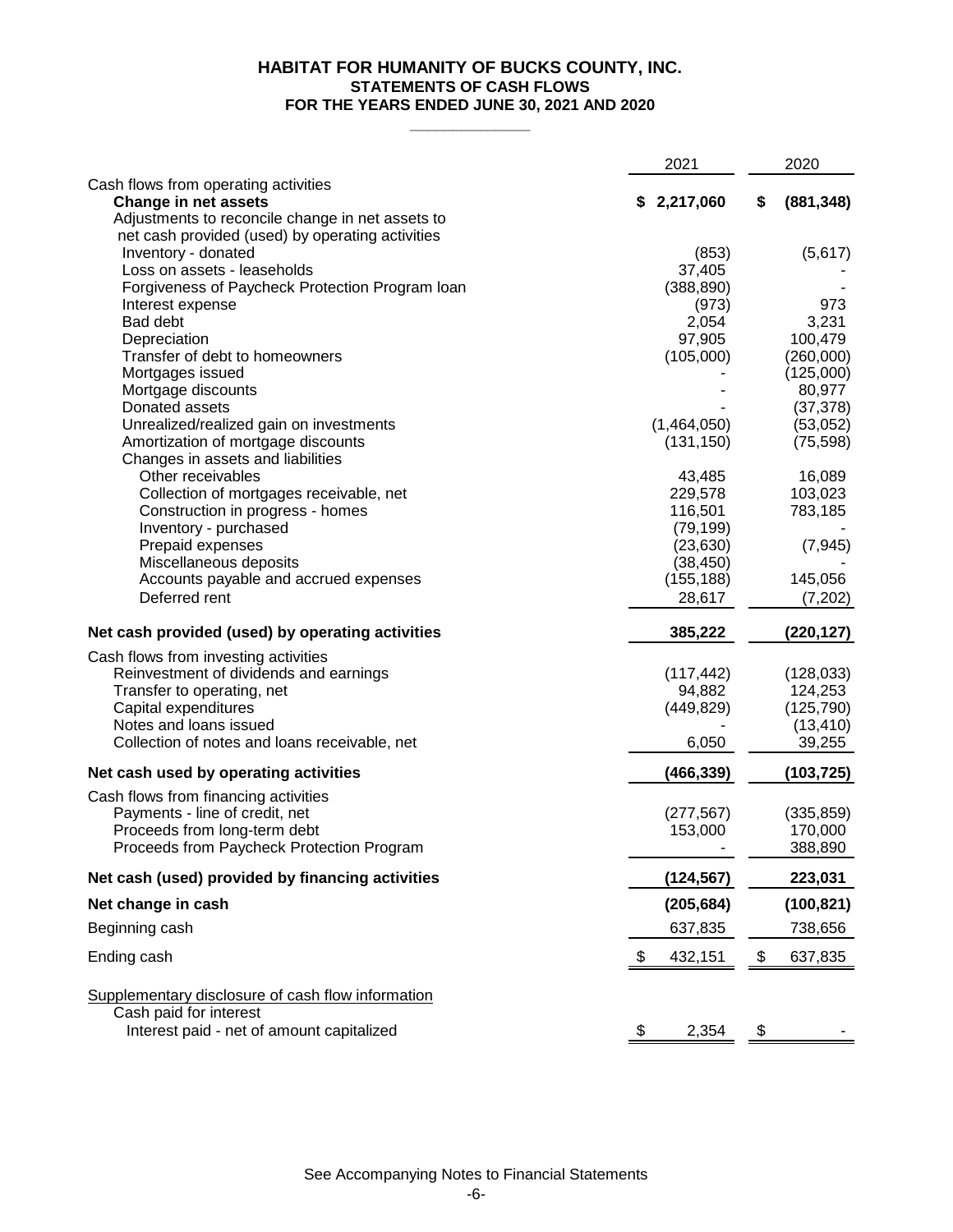**\_\_\_\_\_\_\_\_\_\_**

## NOTE A: ORGANIZATION AND SUMMARY OF SIGNIFICANT ACCOUNTING POLICIES

## Organization and Operations

Habitat for Humanity of Bucks County, Inc. ("the Organization") is a Pennsylvania non-profit organization, and has been granted an exemption from federal income tax under Section 501(c) (3) of the Internal Revenue Code as an affiliate of Habitat for Humanity International, Inc. ("HfHI"). HfHI is a non-profit organization whose purpose is to create decent, affordable housing for those in need. While HfHI provides training, publications and on-line resources, Habitat for Humanity of Bucks County, Inc. is primarily and directly responsible for its own operations.

The mission of Habitat for Humanity of Bucks County, Inc. is - *Building Communities, Empowering Families*. The Organization's activities focus primarily on three key areas: Homeownership, Home Repair, and the ReStores.

#### Homeownership

Habitat for Humanity of Bucks County, Inc. provides opportunities for low-income individuals and families to increase their independence and economic well-being through affordable homeownership. In order to keep costs down, Habitat utilizes volunteers for approximately 70% of the actual construction of each home and the homeowners also invest their own sweat equity in helping to build their future homes. All Habitat homes are built to the Energy Star standards, meaning they are built to help save money on energy costs and to protect the environment through energy-efficient products and practices.

## Home Repair

*Home Repair* is a program to serve low-income homeowners who, due to age, disability, or family circumstances are unable to take care of repairs on their homes. This program offers security and healthy living conditions for homeowners, and brings stability and revitalization to neighborhoods. The expenditures for this program are included with Homeownership on the Statement of Functional Expenses.

## ReStores

Thrift-style retail outlets, the ReStores offer new and gently used household goods and building materials at deeply discounted prices while providing volunteer and recycling opportunities for the community at large. In addition, free *Do It Yourself (DIY)* clinics are offered, teaching people basic skills in areas of electrical, plumbing, and furniture repair.

## New Accounting Pronouncements

In May 2014, the Financial Accounting Standards Board ("FASB") issued Accounting Standards Update ("ASU") No. 2014-09, *Revenue from Contracts with Customers* (Topic 606). The ASU and all subsequently issued clarifying ASUs replaced most existing revenue recognition guidance in U.S. GAAP. The ASU also required expanded disclosures relating to the nature, amount, timing, and uncertainty of revenue and cash flows arising from contracts with customers. The Organization adopted the new standard effective July 1 2020, the first day of the Organization's fiscal year using the modified retrospective approach.

As part of the adoption of the ASU, the Organization elected to use the following transition practical expedients: (i) completed contracts that begin and end in the same annual reporting period have not been restated; (ii) the Organization used the known transaction price for completed contracts; (iii) to exclude disclosures of transaction prices allocated to remaining performance obligations when the Organization expects to recognize such revenue for all periods prior to the date of initial application of the ASU: and (iv) the Organization has reflected the aggregate of all contract modifications that occurred prior to the date of initial application when identifying the satisfied and unsatisfied performance obligations, determining the transaction price, and allocating the transaction price.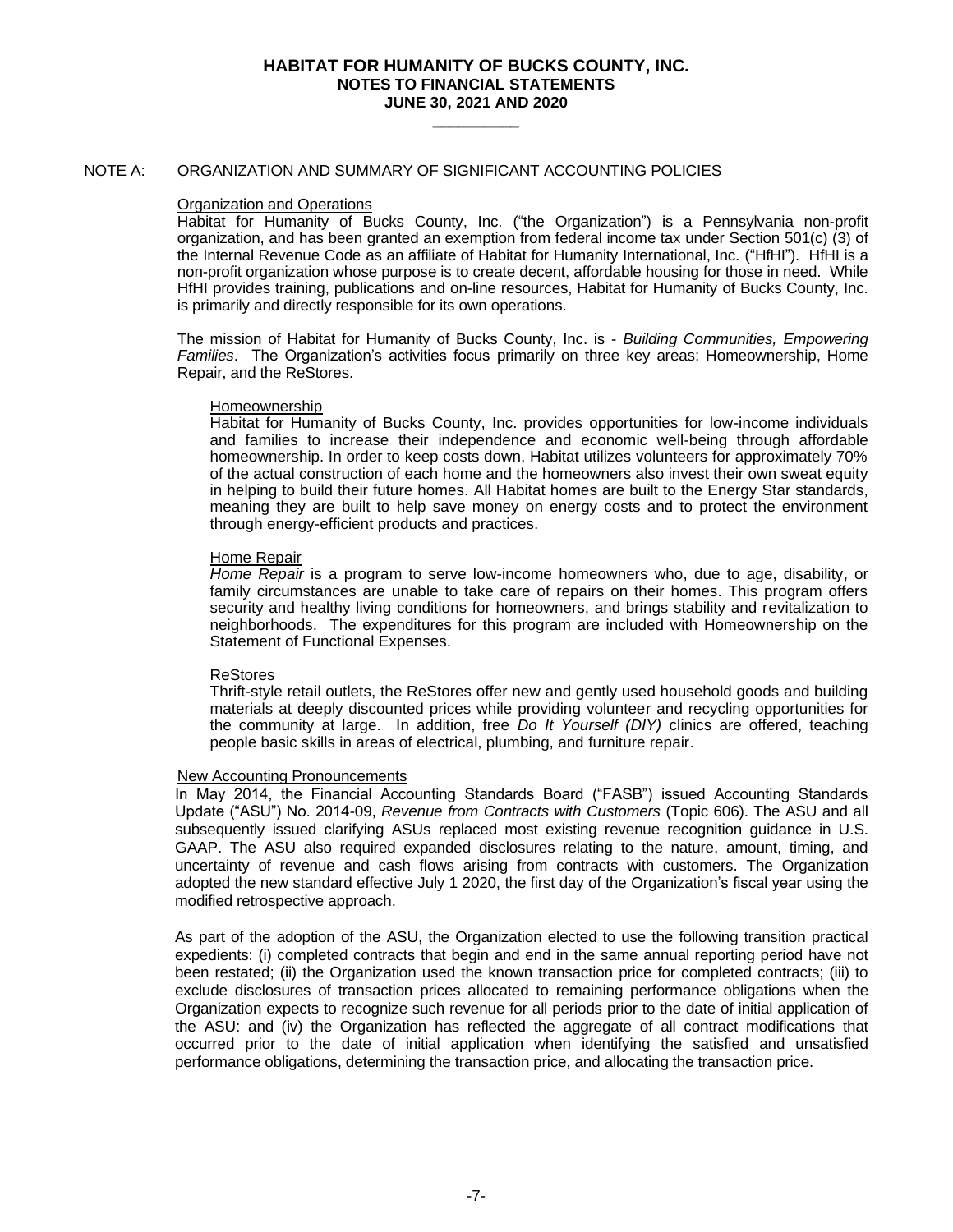**\_\_\_\_\_\_\_\_\_\_**

## NOTE A: ORGANIZATION AND SUMMARY OF SIGNIFICANT ACCOUNTING POLICIES (Continued)

## New Accounting Pronouncements (Continued)

The Organization generally recognizes revenue for contracts at a point in time as the performance obligation is satisfied. Revenue recognized primarily consists of one performance obligation that is satisfied at the point of transfer. For these reasons, there is not a significant impact as a result of electing these transition practical expedients.

## **Recognition**

## *Sale of Merchandise*

The Organization recognizes revenues from the retail sale of products, in stores or online, net of sales taxes, at the point of sale. Payment is usually received via cash, debit card or credit card. Discounts provided to customers by the Organization at the time of sale, are recognized as a reduction in sales as the products are sold.

## *Sale of Homes*

The Organization recognizes revenues from the sale of homes at the date of settlement, with the transfer of ownership of the real estate. The home is paid for by the homebuyer either through the Organization or  $3<sup>rd</sup>$  party financing. Discounts are provided to the homebuyer by the Organization via its gift of equity program.

## *Gift Cards*

When the Organization sells its own gift cards, it records a deferred revenue liability equal to the amount received. A sale is then recognized when the gift cards are redeemed. The Organization's gift cards do not have an expiration date, but after twelve (12) months of continuous nonuse, the Organization reduces the deferred revenue liability below the issued value.

#### *Home Repairs*

The Organization recognizes revenue from home repair projects when payments are received from the customer.

#### Basis of Accounting

The accompanying financial statements have been prepared on the accrual basis of accounting in accordance with U.S. generally accepted accounting principles.

#### Measure of Operations

The statement of activities reports all changes in net assets, including changes in net assets from operating and nonoperating activities. Operating activities consist of those items attributable to the Organization's ongoing services and programs. Nonoperating activities are limited to resources that generate return from investments and other activities considered to be of a more unusual or nonrecurring nature.

#### Basis of Presentation

The Organization is required to report information regarding its financial position and activities according to two classes of net assets: net assets without donor restrictions and net assets with donor restrictions.

## Mortgages Receivable

The Organization has financed mortgages to homeowners, collateralized by first mortgages recorded as liens against the properties sold to the homeowner by the Organization. A valuation discount, of approximately 7%, has been recorded to reflect an interest rate recommended by Habitat for Humanity International, Inc. for valuation purposes.

A mortgage loss reserve has not been included in the financial statements. The Organization believes its risk is minimal due to the fact that in the event of foreclosure the Organization can take the property back. The Organization has developed and implemented a formal mortgage collection policy.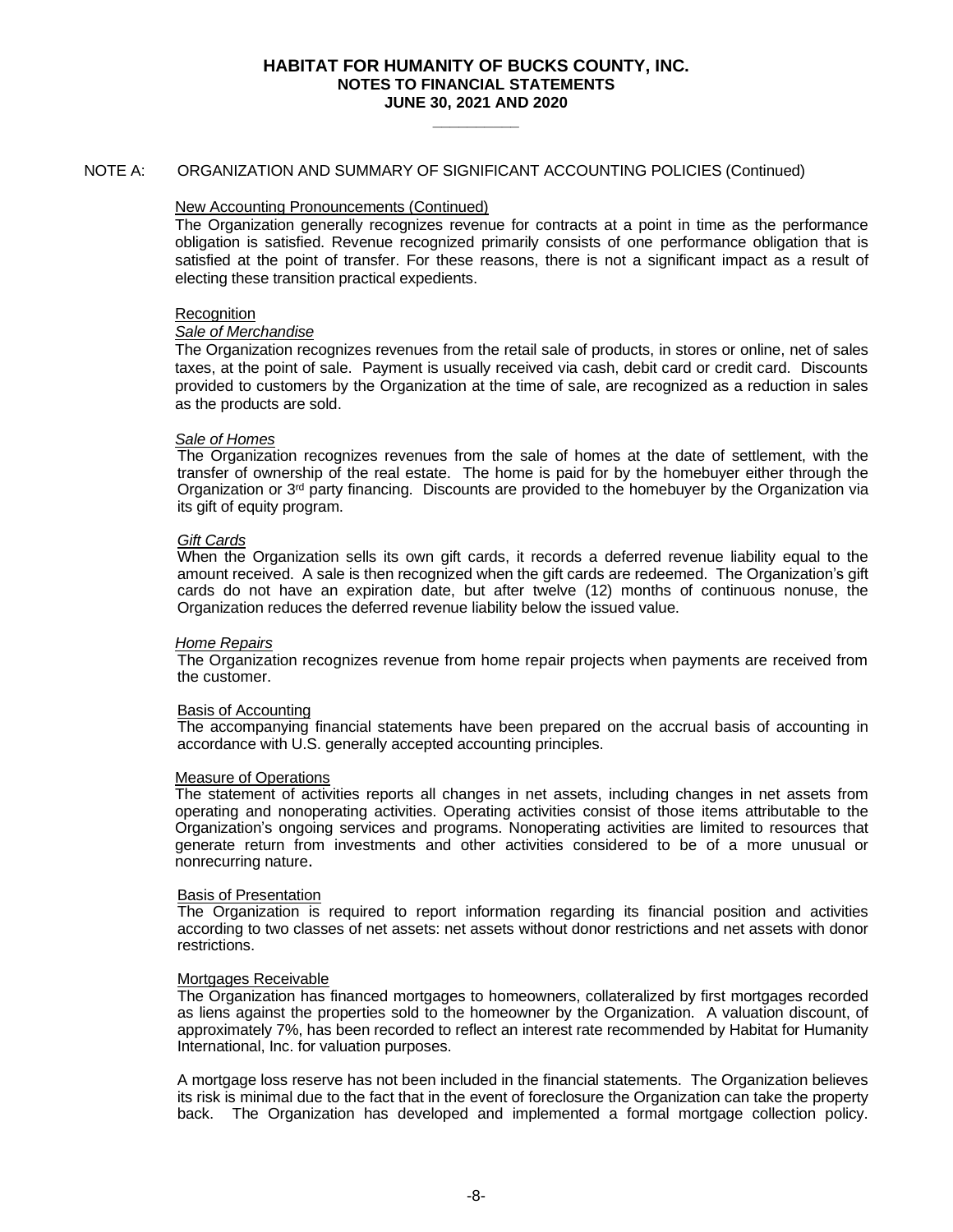**\_\_\_\_\_\_\_\_\_\_**

## NOTE A: ORGANIZATION AND SUMMARY OF SIGNIFICANT ACCOUNTING POLICIES (Continued)

#### Notes and Loans Receivable

Upon sale of the properties to homeowners, the Organization advances the closing costs incurred on the sale of the property net of any deposit paid by the homeowner. The closing costs are repaid on a monthly basis over terms of 240, 300 or 360 months on a non-interest bearing basis. Some of the *Home Repair* homeowners are required to payback a portion of the home repair expense over a period of 2-10 years. Any notes or receivable balances considered not collectible are written off when that determination is made. All balances at year end are considered fully collectible.

## Construction in Progress

Management reviews its construction in progress assets for impairment when circumstances indicate the carrying amount of an asset may not be recoverable. Impairment is recognized if the sum of the undiscounted estimated future cash flows expected to result from the use of the asset is less than the carrying value. When an impairment loss is recognized, the asset's carrying value is reduced to its estimated fair value, based upon an independent third party appraisal.

All costs related to each project are recorded as construction in progress. As the homes are sold the accumulated costs for the homes are removed from construction in progress.

#### Inventory

Inventory, at the ReStores, consists of donated building materials, household appliances and goods. These items are valued based on historical sales and the square footage of each ReStore location. Inventory purchased for resale is normally expensed immediately. For fiscal year ending June 30, 2021 inventory on the Statement of Financial Position includes purchased inventory for the new Warrington location.

## Property, Equipment and Depreciation

All acquisitions in excess of \$5,000 are capitalized. Property and equipment are reported at cost and depreciated on a straight-line basis over the estimated useful lives of the assets. When assets are retired or otherwise disposed of, the cost and related depreciation are removed from the books and any resulting gain or loss is reflected in income for the period. The cost of maintenance and repairs is charged to income as incurred and costs of significant replacements and improvements are capitalized and expensed over the periods benefited.

#### Investments

Investments in marketable securities are reported at their fair value in the Statements of Financial Position. Realized gains or losses and the unrealized gains or losses on investments are included in the statements of activities.

The Organization's investments in marketable securities are subject to market risk. The investments are managed by an investment committee subject to its respective investment goals for the total investment return, yield, tolerance of investment risk, and investment turnover. The degree and concentration of risk varies by the type of investment.

#### Property Held For Sale

Properties held and available for sale included the costs to purchase, maintain and improve the property until sold. These properties are reviewed on an ongoing basis for impairment.

#### Sales Tax

The Organization collects sales tax. The amount received is credited to a liability account and as payments are made, this account is charged. At any point in time, this account represents the net amount owed to the tax authority for amounts collected but not yet remitted. These balances are reported in the accounts payable and accrued expense line item on the statements of financial position.

## Deferred Rent

Rent expense is being recognized on the straight-line basis over the life for the lease. The difference between rent expense recognized and rental payments, as stipulated in the lease, is reflected as deferred rent in the Statement of Financial Position.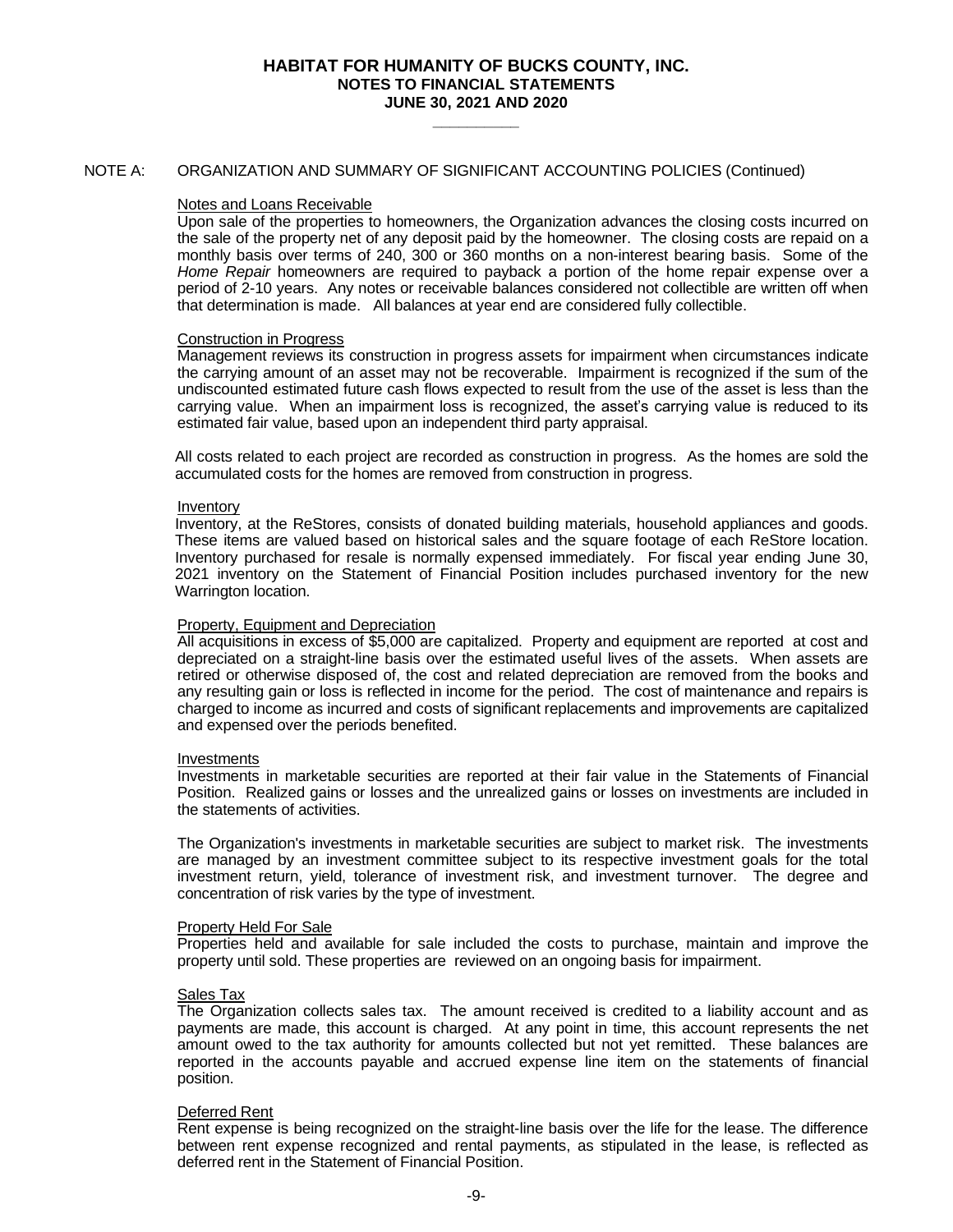**\_\_\_\_\_\_\_\_\_\_**

## NOTE A: ORGANIZATION AND SUMMARY OF SIGNIFICANT ACCOUNTING POLICIES (Continued)

#### Net Assets

Net assets consist of the following.

#### Without Donor Restrictions

Net assets that are not subject to donor-imposed restrictions and may be expended for any purpose in performing the primary objectives of the Organization. These net assets may be used at the discretion of the Organization's management and board of directors.

#### With Donor Restrictions

Net assets subject to stipulations imposed by donors and grantors. Donor restrictions are temporary in nature; those restrictions will be by the passage of time or specified purpose. Donor restricted contributions are reported as increases in net assets with donor restrictions. When a restriction expires, net assets are reclassified from net assets with donor restrictions to net assets without donor restrictions in the Statement of Activities.

#### **Contributions**

Donated marketable securities and other non-cash donations are recorded as contributions at their estimated fair value on the date of donation.

Support that is restricted by the donor is reported as an increase in net assets without donor restrictions if the restriction expires in the reporting period in which the support is recognized. All other donor-restricted support is reported as an increase in net assets with donor restrictions, depending on the nature of the restriction. When a restriction expires, that is, when a stipulated time restriction ends or a purpose restriction is accomplished, net assets with donor restrictions are reclassified to net assets without donor restrictions and reported in the Statement of Activities as net assets released from restriction.

A contribution with a stipulation from the funder that represents a barrier that must be overcome before the Organization is entitled to the assets transferred or promised is considered conditional contributions. Failure to overcome the barrier gives the funder a right of return of the assets it has transferred or gives the promisor a right of release from its obligation to transfer its assets. The Organization may consider certain government contracts to be conditional contributions.

## Donated Property, Services and Materials

The contributions of services are recognized if the services received (a) create or enhance nonfinancial assets or (b) require specialized skills that are provided by individuals possessing those skills and would typically need to be purchased if not provided by donation. The Organization receives donated services from unpaid volunteers assisting the Organization with the construction and renovation of the homes and at the ReStores. This volunteer time is not recognized in the accompanying Statement of Activities, because these services do not meet the criteria for recognition as contributed services.

#### Sale of Homes to Habitat Homeowners

Sale of homes to Habitat homeowners are recorded at the gross mortgage amount plus down payment received. Non-interest bearing mortgages have been discounted based upon prevailing market rates for low income housing at the inception of the mortgages. The discount will be recognized as income on a straight-line basis over the term of the mortgages.

#### ReStore Activity

ReStore sales and changes in the contributed and purchased inventory balances are shown on the Statement of Activities.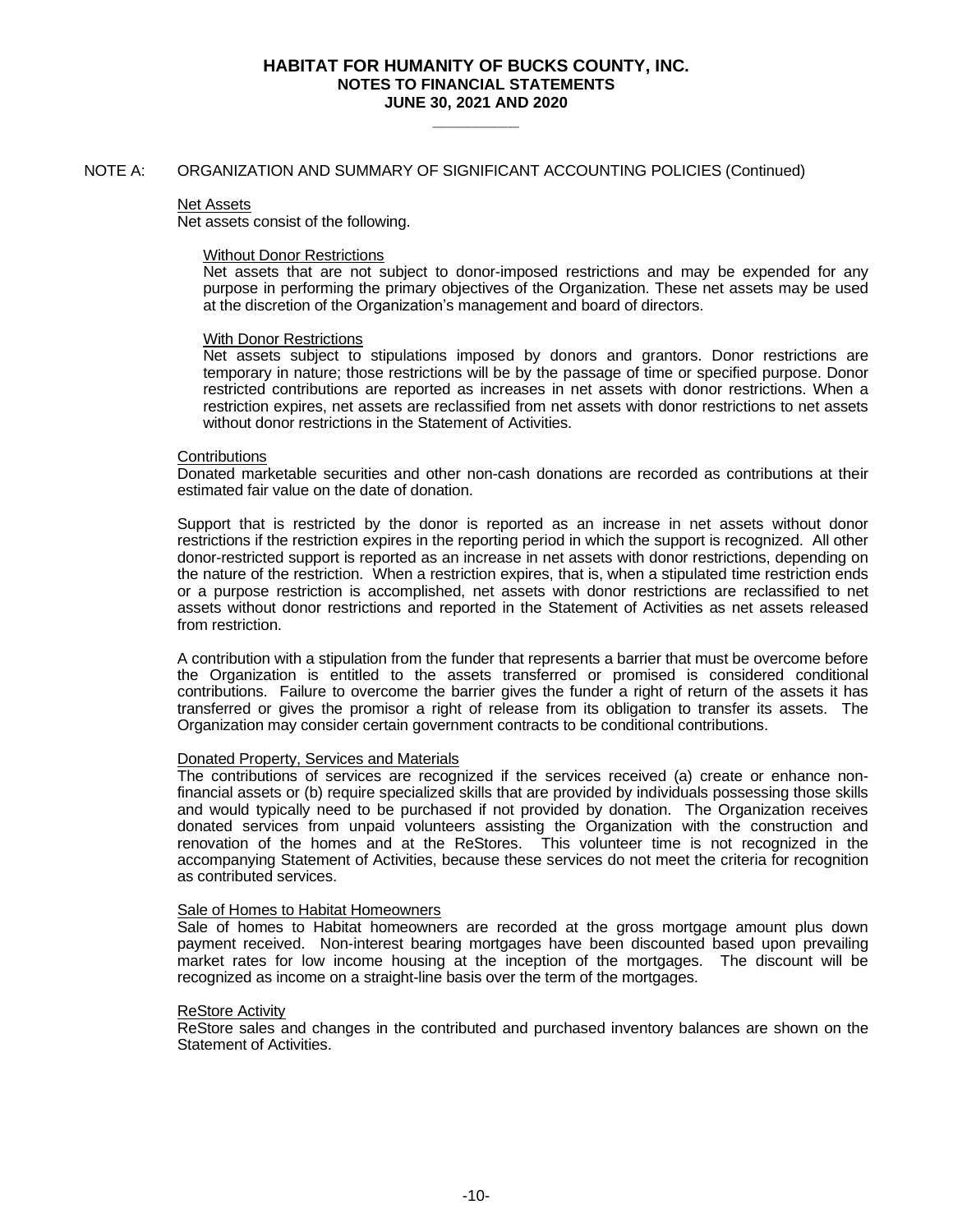**\_\_\_\_\_\_\_\_\_\_**

## NOTE A: ORGANIZATION AND SUMMARY OF SIGNIFICANT ACCOUNTING POLICIES (Continued)

#### Functional Allocation of Expenses

The costs of providing the various programs and other activities have been summarized on a functional basis in the Statement of Activities. Salary and other personnel costs that are not directly coded to programmatic activity are allocated based on personnel time and the best estimate of employees. Building maintenance and depreciation expenses are allocated among the programs and supporting services benefited. Other operating costs are allocated using one of the following methodologies personnel time, direct cost allocation, or the best estimate of employees.

#### Advertising

Advertising costs are expensed as incurred.

## Employee Benefit Plan

The Organization has a 401(k) plan for its employees. Eligible employees may contribute a percentage of their salary, up to federal limits. The plan also provides the option for an employer matching contribution. The matching contribution is discretionary from year to year with a maximum not to exceed 3% of participating employees' compensation. The Organization also pays the annual plan administration costs on the behalf of plan participants.

#### Shipping and Handling

The majority of the shipping and handling costs to deliver product to the ReStore locations are expensed as incurred and is classified as other expense with a minimal amount included in ReStore inventory.

#### Income Taxes

The Organization qualifies under the Internal Revenue Code as a publicly supported charitable organization. The Organization is registered as required with the Pennsylvania Bureau of Charitable Organizations.

The Organization is required to recognize, measure, classify, and disclose in the financial statements uncertain tax positions taken or expected to be taken on the Organization's tax returns. Management has determined that the Organization does not have any uncertain tax positions and associated unrecognized benefits that materially impact the financial statements or related disclosures.

## Management's Use of Estimates and Assumptions

Management uses estimates and assumptions in preparing its financial statements. Those estimates and assumptions affect the reported amounts of assets and liabilities, the disclosure of contingent assets and liabilities, and the reported revenues and expenses. Actual results could vary from the estimates that were used.

Significant estimates included in the financial statements are the valuation of the ReStore inventory, and donated construction services and goods included in construction in progress and the cost of homes sold.

#### Subsequent Events

Management has evaluated subsequent events through the date the financial statements were available to be issued which was October 21, 2021.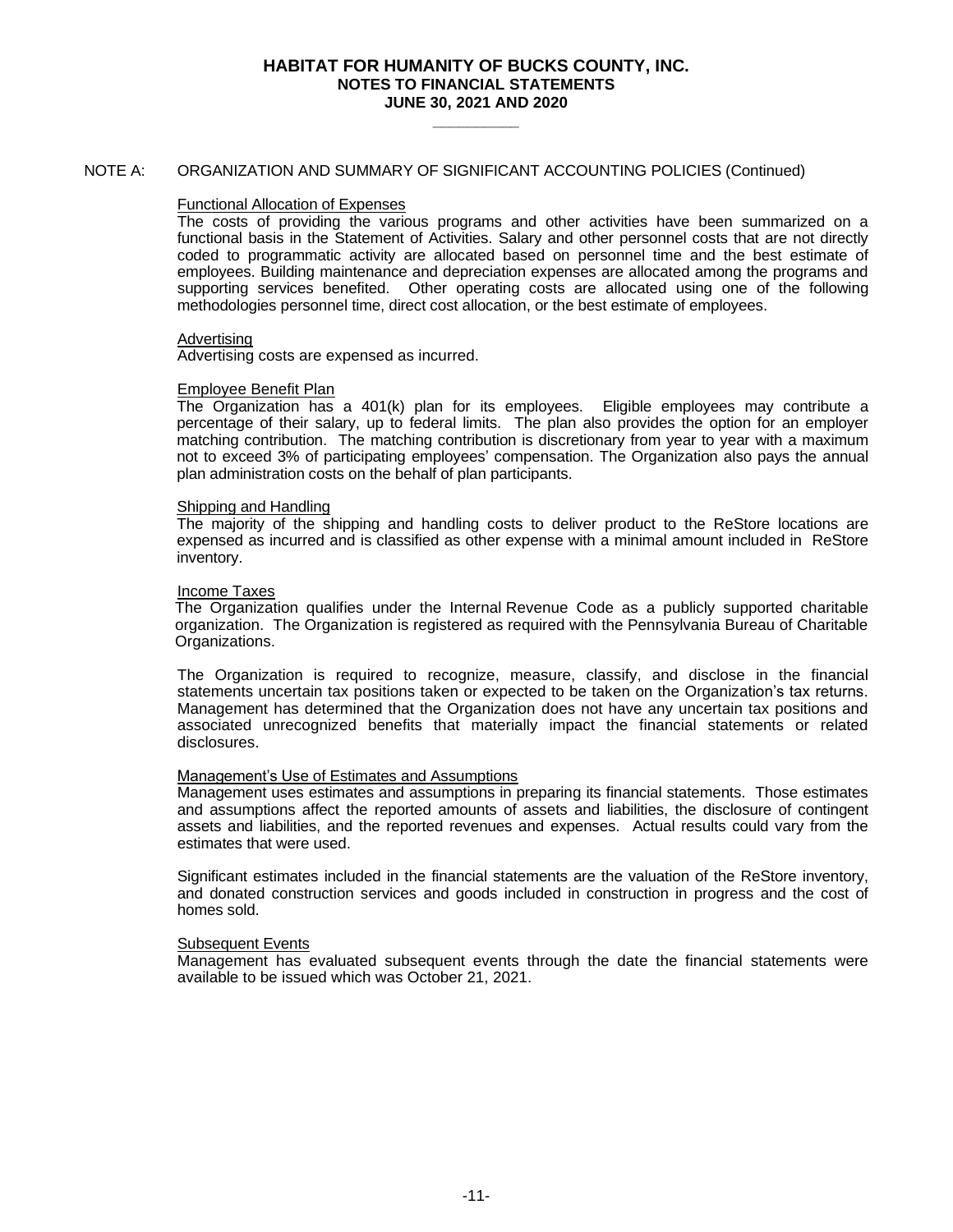**\_\_\_\_\_\_\_\_\_\_**

## NOTE B: CONCENTRATIONS

#### Credit Risk

The Organization maintains cash in bank deposit accounts which, at times, exceed federally insured limits. No loss has been experienced in such accounts and the Organization believes it is not exposed to any significant credit risk on cash.

The Organization maintains accounts with a brokerage firm. The accounts contain cash and securities. Security balances are insured up to \$500,000 by the Securities Investor Protection Corporation. Cash balances held in these accounts may at times exceed federal limits, but the Organization has not experienced any losses in such accounts and believes it is not exposed to any significant credit risk.

#### Accounts Receivable

Concentrations represent individual amounts which account for 10% or more of the activity or balances. Following are concentrations for 2021 and 2020.

| Receivable Balance | 2021 | 2020 |
|--------------------|------|------|
| Homeowner - A      | 12%  | 11%  |
| Homeowner - B      | 13%  | 11%  |

# NOTE C: MORTGAGES RECEIVABLE

The mortgages are payable by the homeowners in monthly installments ranging from \$150 to \$390 over a term of 240, 300 or 360 months. The mortgages are non-interest bearing. Unamortized discounts for mortgages financed to homeowners during the years ended June 30, 2021 and 2020 of \$- and \$80,977, respectively, have been included in the statement of functional expenses.

Homeowner - C 10% -%

Pennsylvania Housing Finance Agency (PHFA) has purchased various mortgages receivable from the Organization. These proceeds are to be used to provide additional loans to low income families. The Organization will continue to service these mortgages, collecting monthly installments, which are remitted to PHFA on a quarterly basis along with a report of the status of each mortgage. The Organization must adhere to agreed-upon obligations, and in the event of a default, all obligations purchased at PHFA's option shall cease and terminate, and PHFA may declare the mortgage indebtedness immediately due and payable by the Organization.

Below is a summary of the mortgages receivable as of June 30.

|                                                           | 2021        | 2020        |
|-----------------------------------------------------------|-------------|-------------|
| Non-interest bearing mortgages receivable from homeowners | \$1,795,059 | \$2,018,980 |
| Mortgages receivable - PHFA                               | (74.390)    | (79, 732)   |
| Valuation discount                                        | (870, 370)  | (1,001,520) |
| Net mortgages receivable                                  | 850.299     | 937.728     |
| Current maturities of mortgages receivable                | (101, 565)  | (102, 553)  |
|                                                           | 748.734     | 835.175     |

## NOTE D: NOTES AND LOANS RECEIVABLE

The following is a summary of the notes and loans from homeowners as of June 30:

|           |     | 2021       | 2020          |
|-----------|-----|------------|---------------|
| Current   | J   | 9,323      | 17,827<br>ᠬ   |
| Long-term |     | .497<br>87 | 98,096        |
|           | ιIJ | 96,820     | 115,923<br>\$ |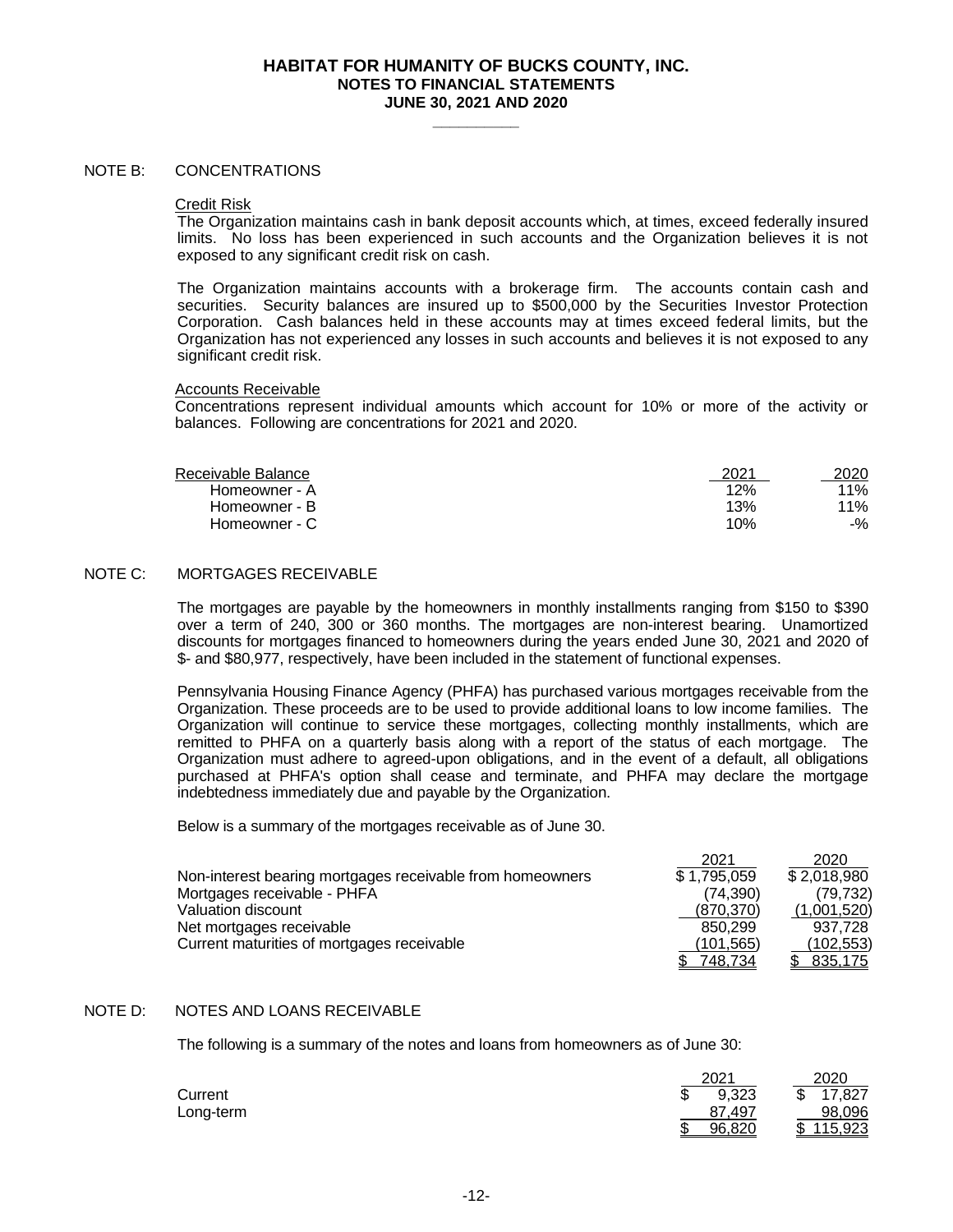**\_\_\_\_\_\_\_\_\_\_**

# NOTE E: CONSTRUCTION IN PROGRESS - HOMES

The following properties were under construction or have incurred acquisition costs as of June 30.

| Project |                | Number   | 2021       |                |    |                 |
|---------|----------------|----------|------------|----------------|----|-----------------|
| Name    | Location       | of units | Status     | 2021           |    | 2020            |
| Sheldon | <b>Bristol</b> |          | Sold       | \$<br>-        | ъD | 72,857          |
| Spruce  | <b>Bristol</b> |          | In Process | 82.699         |    | 78.336          |
| Winder  | <b>Bristol</b> |          | In Process | 78.917         |    | 21,882          |
| Cedar   | Croydon        |          | Sold       |                |    | 105,042         |
|         |                |          |            | <u>161,616</u> |    | <u> 278,117</u> |

# NOTE F: PROPERTY AND EQUIPMENT

Property and equipment consists of the following as of June 30.

|                                | Estimated<br>useful lives |              |             |
|--------------------------------|---------------------------|--------------|-------------|
|                                | in years                  | 2021         | 2020        |
| Office equipment               |                           | \$<br>87.477 | 71,794<br>S |
| <b>Vehicles</b>                | 5                         | 342,896      | 294,878     |
| Allen Trucks                   | 5                         | 26,734       | 8,299       |
| Storage trailers               |                           | 8.430        | 8,430       |
| Furniture and fixtures         |                           | 44.147       | 69,498      |
| Leasehold improvements         | $5 - 10$                  | 164,079      | 232,729     |
|                                |                           | 673.763      | 685,628     |
| Less: accumulated depreciation |                           | 394,500      | 362,856     |
|                                |                           | 279,263      | 322,772     |
| Construction in progress       |                           | 358,028      |             |
|                                |                           | 637,291      | 322,772     |

Depreciation expense for the years ended June 30, 2021 and 2020 was \$97,905 and \$100,479, respectively.

# NOTE G: MARKETABLE SECURITIES

Investments held by the Organization at June 30 consist of the following.

| Equities<br>Equities - debt funds           | 2021<br>\$5,106,810<br>1,559,197<br>\$6,666,007 | 2020<br>\$3,766,107<br>1,435,803<br>\$5,201,910 |
|---------------------------------------------|-------------------------------------------------|-------------------------------------------------|
| Investment income is summarized as follows. |                                                 |                                                 |
| Unrealized gain (loss)                      | 2021<br>\$1,381,798                             | 2020<br>(85, 538)<br>\$                         |
| Realized gains                              | 82.252                                          | 138,590                                         |
| Dividends and interest (net of fees)        | 81,459                                          | 96,397                                          |
|                                             | \$1.545.509                                     | <u>149,449</u>                                  |

Investment fees for the year ended June 30, 2021 and 2020 were \$35,983 and \$31,636, respectively.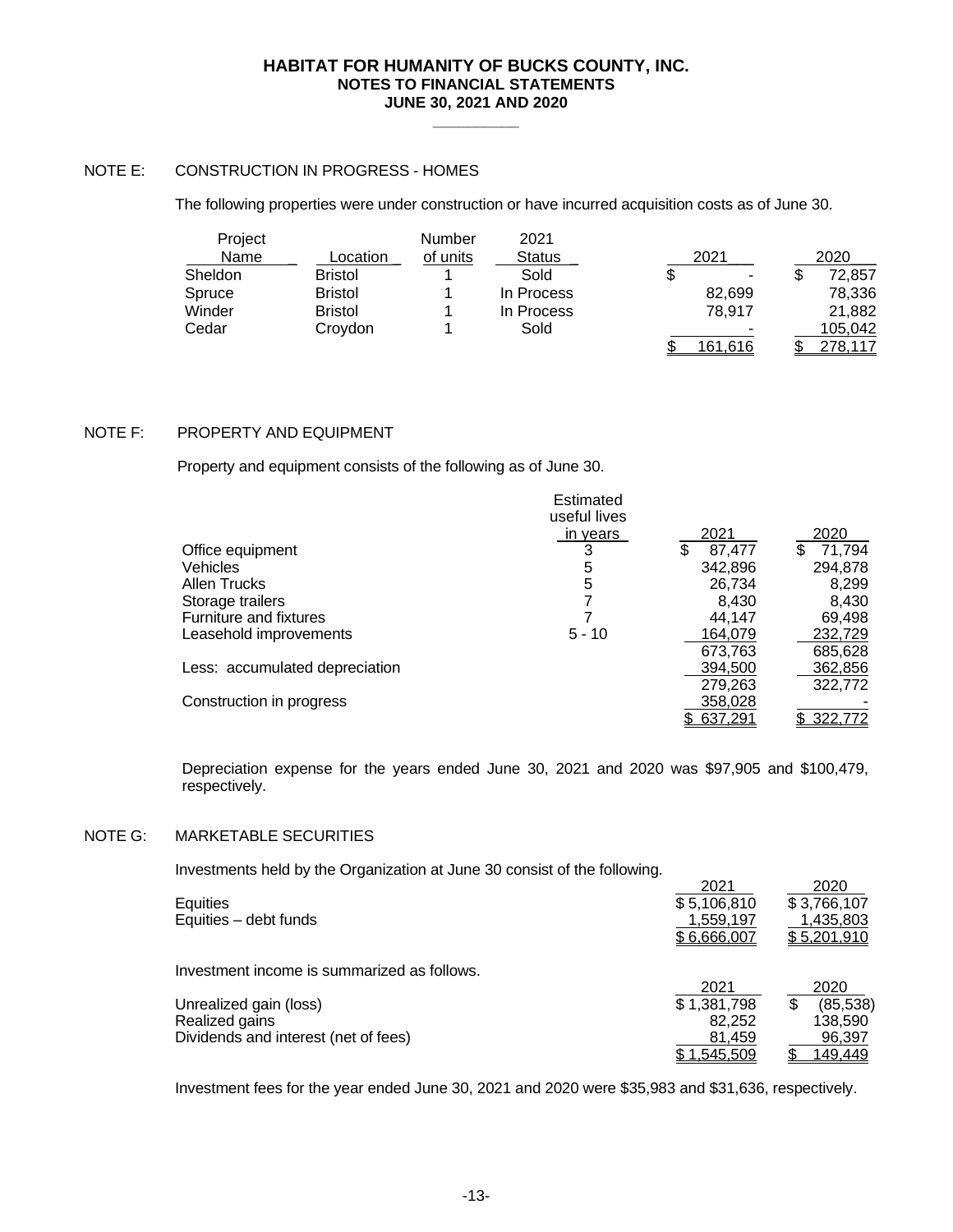**\_\_\_\_\_\_\_\_\_\_**

## NOTE H: FAIR VALUE MEASUREMENT

The framework for measuring fair value provides a fair value hierarchy that prioritizes the inputs to valuation techniques used to measure fair value. The hierarchy gives the highest priority to unadjusted quoted prices in active markets for identical assets or liabilities (level 1) and the lowest priority to unobservable inputs (level 3). The three levels of the fair value hierarchy are described as follows:

| Level 1 | Inputs to the valuation methodology are unadjusted quoted prices for identical<br>assets in active markets that the Organization has the ability to access.                                                                                                                                                                                                                  |
|---------|------------------------------------------------------------------------------------------------------------------------------------------------------------------------------------------------------------------------------------------------------------------------------------------------------------------------------------------------------------------------------|
| Level 2 | Inputs to the valuation methodology include:<br>Quoted prices for similar assets in active markets;<br>Quoted prices for identical or similar assets in inactive markets;<br>Inputs other than quoted prices that are observable for the asset;<br>Inputs that are derived principally from or corroborated by observable<br>٠<br>market data by correlation or other means. |
|         | If the asset or liability has a specified (contractual) term, the level 2 input must be<br>observable for substantially the full term of the asset.                                                                                                                                                                                                                          |
| Level 3 | Inputs to the valuation methodology that are unobservable and significant to the<br>fair value measurement.                                                                                                                                                                                                                                                                  |

The asset or liability's fair value measurement level within the fair value hierarchy is based on the lowest level of any input that is significant to the fair value measurement. Valuation techniques maximize the use of relevant observable inputs and minimize the use of unobservable inputs.

Following is a description of the valuation methodologies used for assets measured at fair value. There are no changes in the methodologies used at June 30, 2021 or 2020.

Mutual funds: Valued at the daily closing price as reported by the fund. Mutual funds held by the Organization are open-end mutual funds that are registered with the Securities and Exchange Commission. These funds are required to publish their daily net asset value (NAV) and to transact at that price. The mutual funds held by the Organization are deemed to be actively traded.

Exchange traded funds: Valued based on an underlying index, reported on the active market on which the individual securities are traded. The exchange traded funds held by the Organization are deemed to be actively traded.

|                                       | Assets at Fair Value as of June 30, 2021 |                                          |         |                          |
|---------------------------------------|------------------------------------------|------------------------------------------|---------|--------------------------|
|                                       | Level 1                                  | Level 2                                  | Level 3 | Total                    |
| Mutual funds<br>Exchange traded funds | \$1,560,558<br>5,105,449                 | \$                                       | \$      | \$1,560,558<br>5,105,449 |
| Total investments at fair value       | \$6,666,007                              |                                          |         | \$6,666,007              |
|                                       |                                          | Assets at Fair Value as of June 30, 2020 |         |                          |
|                                       | Level 1                                  | Level 2                                  | Level 3 | Total                    |
| Mutual funds<br>Exchange traded       | \$1,360,670<br>3,841,240                 | \$                                       | \$      | \$1,360,670<br>3,841,240 |
| Total assets at fair value            | \$5,201,910                              |                                          |         | \$5,201,910              |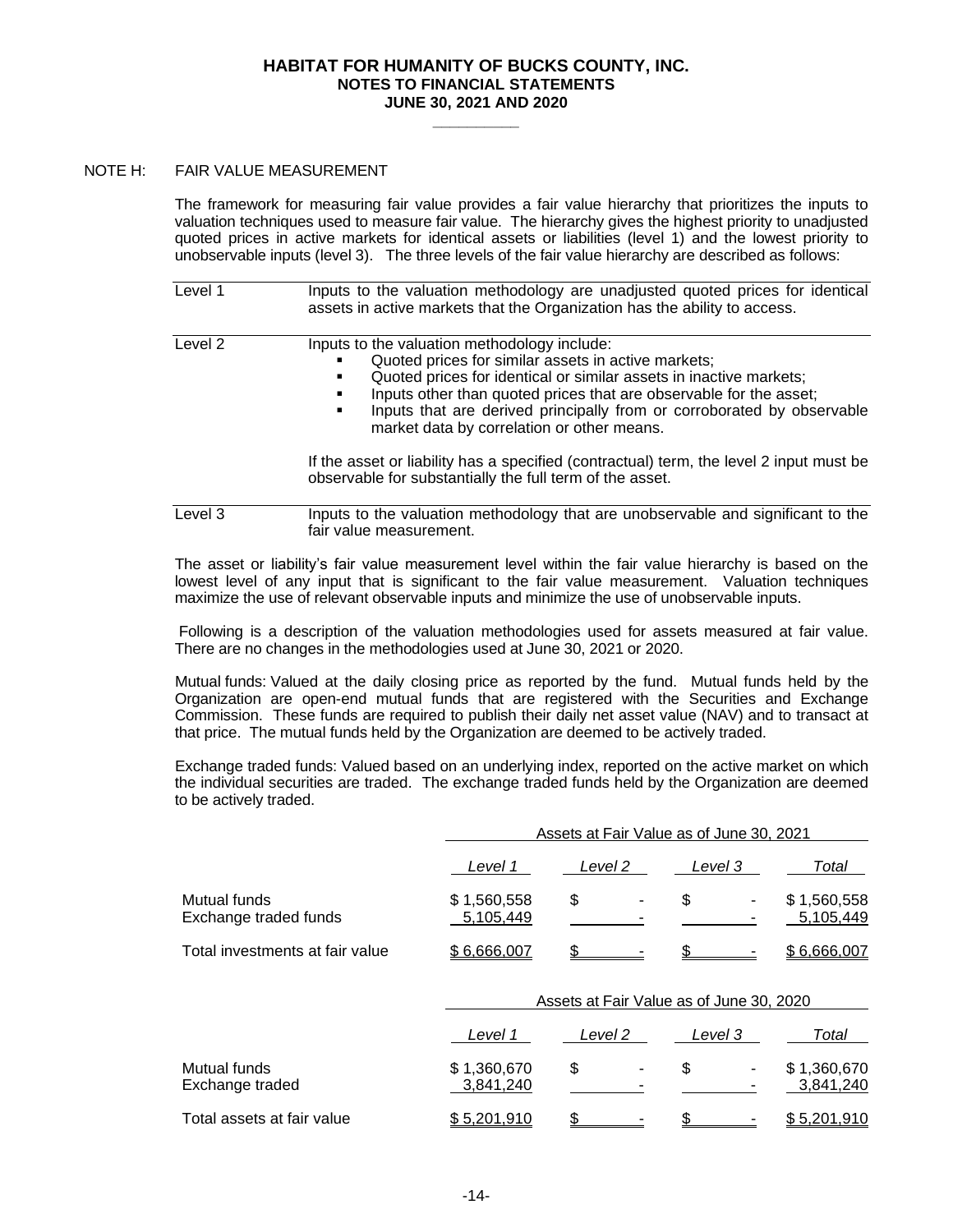**\_\_\_\_\_\_\_\_\_\_**

## NOTE I: LINE OF CREDIT

The line is renewable annually and is secured by the Organization's deposits and marketable securities held by the investment company, which are used as collateral. The interest rate is variable and was 1.85% and 1.93% at June 30, 2021 and 2020, respectively. At June 30, 2021 the available unused credit was approximately \$4,267,000. The outstanding balances at June 30, 2021 and 2020 were \$- and \$277,567, respectively.

## NOTE J: LONG-TERM DEBT

|                                                                                                                                                                                                                                                                                                        | 2021               |   | 2020                 |
|--------------------------------------------------------------------------------------------------------------------------------------------------------------------------------------------------------------------------------------------------------------------------------------------------------|--------------------|---|----------------------|
| Notes payable, fixed interest rate of 1%, due in May 2022 (eligible<br>for forgiveness through the Small Business Administration -<br>forgiveness application anticipated to be completed and accepted<br>by June 30, 2021).                                                                           | \$                 |   | 389.863              |
| Notes payable, no interest, no payments due unless sale,<br>refinance or other transfer of title of the properties on Spruce St.<br>& Winder Drive located in Bristol, PA; principal is released and a<br>lien is placed on each individual home as sold and transferred<br>from Habitat to the buyer. |                    |   |                      |
|                                                                                                                                                                                                                                                                                                        | 48.000             |   |                      |
| Less: current portion                                                                                                                                                                                                                                                                                  | 48,000<br>(48,000) |   | 389,863<br>(389,863) |
| Long-term debt                                                                                                                                                                                                                                                                                         |                    | ጦ |                      |

The Organization follows the policy of capitalizing construction interest as a component of the construction in progress. During the years ended June 30, 2021 and 2020, interest expense is as follows.

|                                | 2021  | 2020        |
|--------------------------------|-------|-------------|
| Interest capitalized           |       | 11,632<br>٠ |
| Interest charged to operations | 2.354 | 1.308       |
| <b>Total interest</b>          | 2.354 | 12.940      |

## NOTE K: NET ASSETS WITH DONOR RESTRICTIONS

Net assets with donor restrictions are available for use in future periods for restricted purposes at June 30, 2021 and 2020 were as follows.

|         | 2021      | 2020          |
|---------|-----------|---------------|
| Purpose | \$180.629 | 15.000<br>\$. |

Net assets with donor restrictions released for the years ended June 30, 2021 and 2020 were as follows.

|         | 2021              | 2020               |
|---------|-------------------|--------------------|
| Purpose | 15.000<br>ጦ<br>л. | 161 674<br>Ъ.<br>. |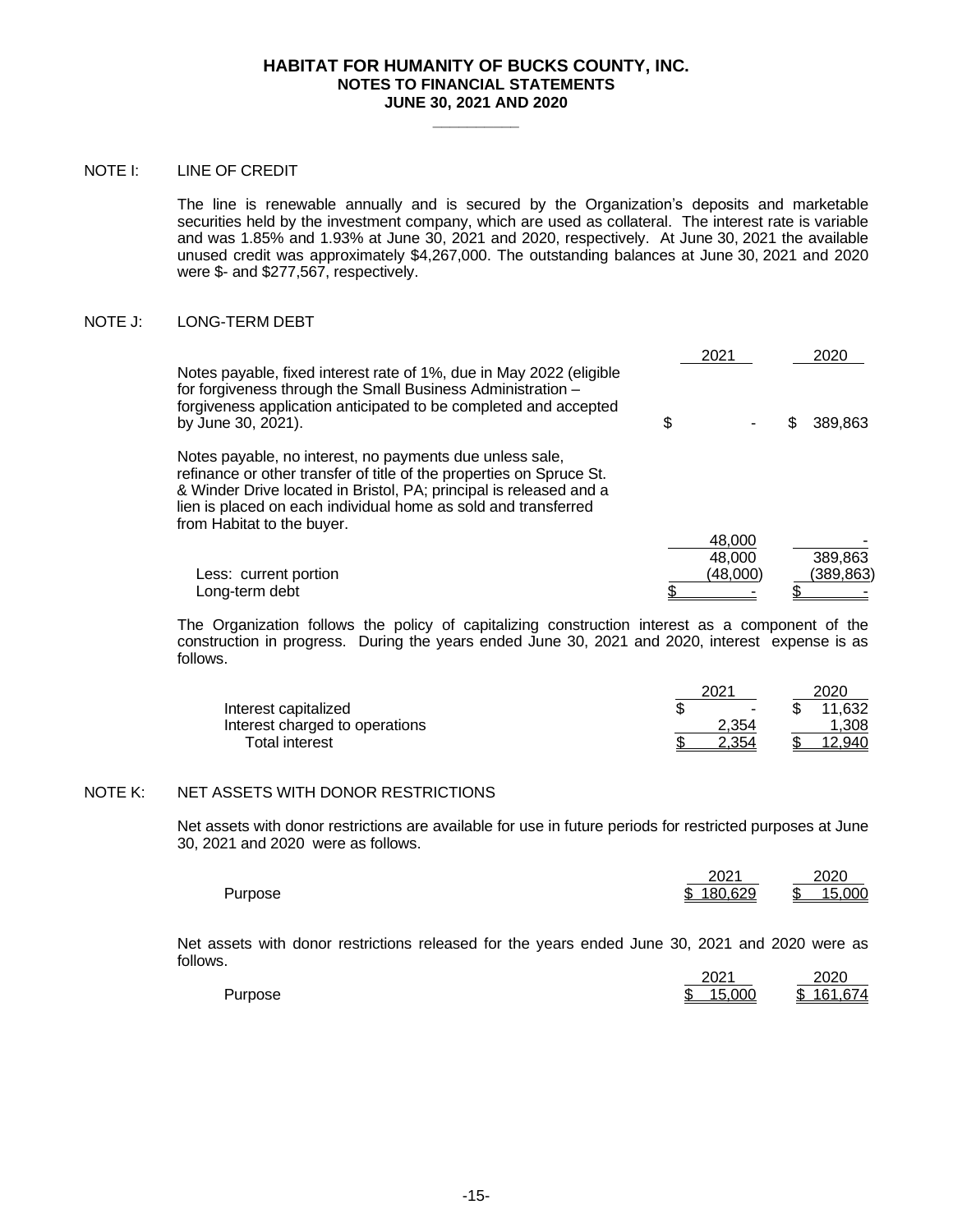**\_\_\_\_\_\_\_\_\_\_**

## NOTE L: FUND RAISING ACTIVITIES

The Organization has an annual Signature Event and other fundraising events. The support received and expenses incurred for these events were as follows.

|                | 2021   | 2020      |
|----------------|--------|-----------|
| Gross receipts | 54,338 | \$111,297 |
| Expenses       | 5.396  | 12.111    |
|                | 48.942 | 99.186    |

## NOTE M: RESTORE ACTIVITY

The Organization has two ReStore locations. The ReStores have sales from both donated and purchased products. The ReStores had the following activity for the years ended June 30, 2021 and 2020.

|                                     | 2021        | 2020               |
|-------------------------------------|-------------|--------------------|
| ReStore sales                       | \$2,879,987 | \$2,166,822        |
| Purchased inventory sold            | (293.605)   | (161, 130)         |
| Contributions – change in inventory | 853         | (7.809)            |
| ReStore activity                    | \$2.587.235 | <u>\$1,997,883</u> |

The donated contributions of goods to the Restore were 2,154,023 and 1,761,884 for June 30,2021 and 2020 respectively.

## NOTE N: TRANSACTIONS WITH HABITAT FOR HUMANITY INTERNATIONAL

The Organization annually remits a portion of its contributions (excluding in-kind contributions) to Habitat for Humanity International. These funds are used to construct homes and provide housing solutions in economically depressed areas around the world. In addition, the Organization pays \$15,000 annually to Habitat for Humanity International to offset a portion of the costs associated with efforts that benefit all affiliates; efforts such as brand protection and promotion, and regulatory advocacy. For the years ended June 30, 2021 and 2020, the Organization voluntarily contributed \$42,155 and \$43,422, respectively, to Habitat for Humanity International. This amount is included in program services expense in the Statement of Activities.

The Organization participates in the Habitat for Humanity ReStore Association Program. The program provides support to the Organization's ReStore including training, coaching and technical assistance. The agreement calls for monthly association fees and the terms renew on an annual basis. Additional costs are incurred based on program usage (i.e. shipping fees). For the years ended June 30, 2021 and 2020, the Organization incurred expenses related to this agreement of \$2,917 and 3,832, respectively.

## NOTE O: ADDITIONAL INFORMATION

|                                            | 2021   | 2020      |
|--------------------------------------------|--------|-----------|
| Total donated property, goods and services | 14.077 | \$37,378  |
| Advertising expense                        | 53.598 | \$ 80.416 |
| Employer matching retirement contribution  | 21.316 | 17.938    |
| 401(K) administration costs                | ٠      | 813       |

## NOTE P: LEASES

The Organization leases building space and office equipment under operating leases expiring in various years through 2031. The Warminster and Langhorne leases include a monthly charge for operating expenses.. During the fiscal year ended June 30, 2020, the Organization had a short term rental for a Donation Station to facilitate donations for the ReStores. Total lease expense was \$603,480 and \$532,352 for the years ending June 30, 2021 and 2020, respectively.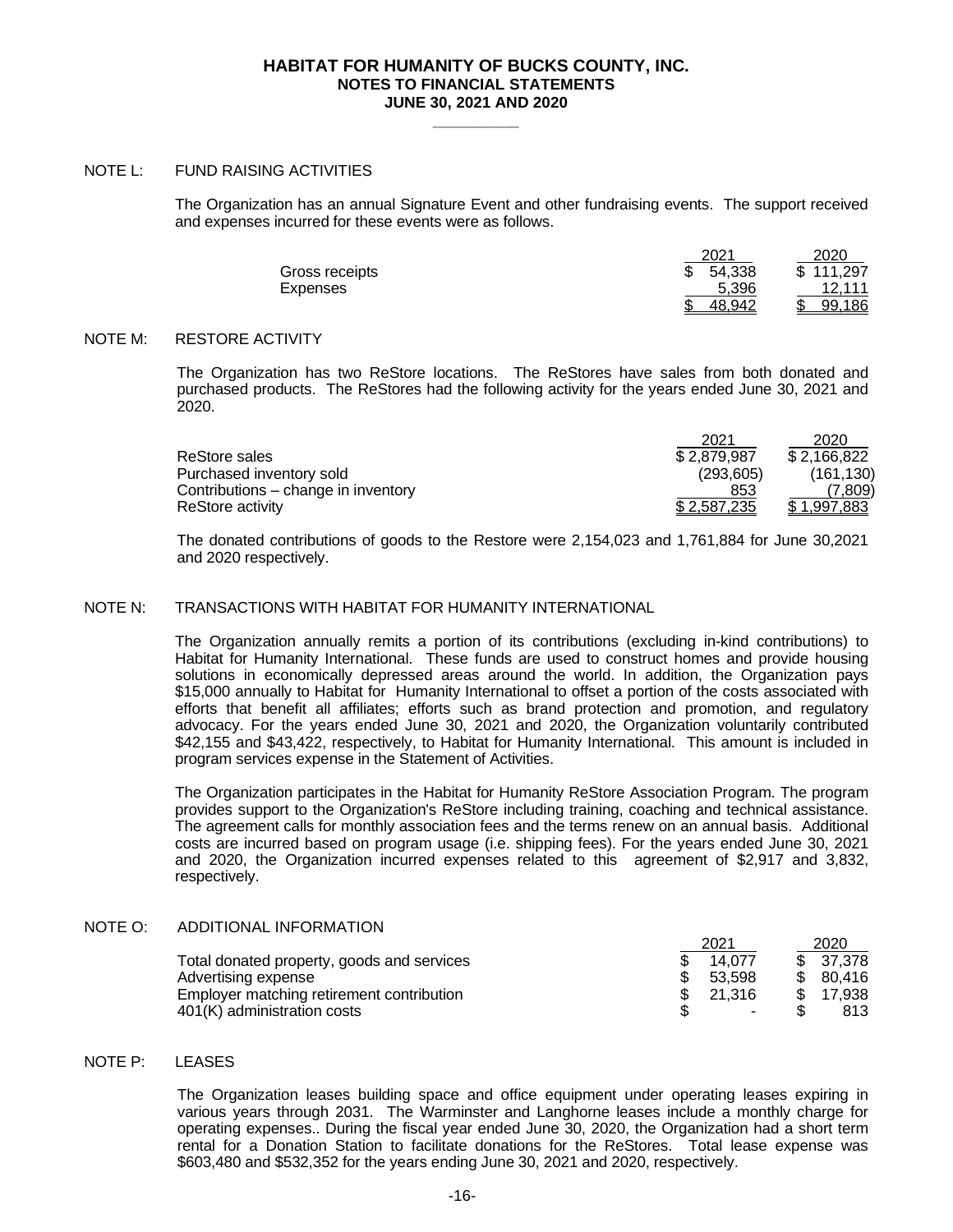**\_\_\_\_\_\_\_\_\_\_**

## NOTE P: LEASES (Continued)

Minimum future rental payments under non-cancellable operating leases having remaining terms in excess of one year as of June 30, 2021 are as follows:

| Years ending June 30 | Amount    |
|----------------------|-----------|
| 2022                 | 557,761   |
| 2023                 | 568,168   |
| 2024                 | 580,699   |
| 2025                 | 593.485   |
| 2026                 | 522.083   |
| Thereafter           | 1,862,320 |
|                      | 4.684.516 |

# NOTE Q: SERVICE AGREEMENTS

The Organization has a contract for voice and data services effective in July of 2019. Total expense was for the years ending June 30, 2021 was \$12,934.

Minimum future payments for the services are as follows:

| Years ending June 30 | Amount |
|----------------------|--------|
| 2022                 | 11.734 |
| 2023                 | 5,124  |
| 2024                 | 5.124  |
| Total                | .982   |
|                      |        |

## NOTE R: GIFTS OF EQUITY

The Organization has received funds from Bucks County's HOME and Housing Trust Funds to build affordable homes. In lieu of debt repayment by the Organization, the note is transferred to the home buyer at the time of sale as a second mortgage payable to the County. The second mortgage is payable to the County in full if the homeowner sells, refinances or transfers the property.

The following properties benefitted from these programs.

|                                | <b>Funds Received/</b><br><b>Balances Transferred</b> |
|--------------------------------|-------------------------------------------------------|
| Sheldon – sold in current year | \$60,000                                              |
| Cedar – sold in current year   | \$45,000                                              |
| Spruce                         | \$21,000                                              |
| Winder                         | \$30,000                                              |

At June 30, 2021, \$89,000 is available from this program for the construction costs for the Spruce and Winder projects.

The Organization may place a third mortgage on a property at the time of sale if the appraised value of the home exceeds the combined first and second mortgage values. The mortgage is forgiven over time for all properties sold prior to June 1, 2015. Homes sold after June 1, 2015 will have a permanent third mortgage placed on the property.